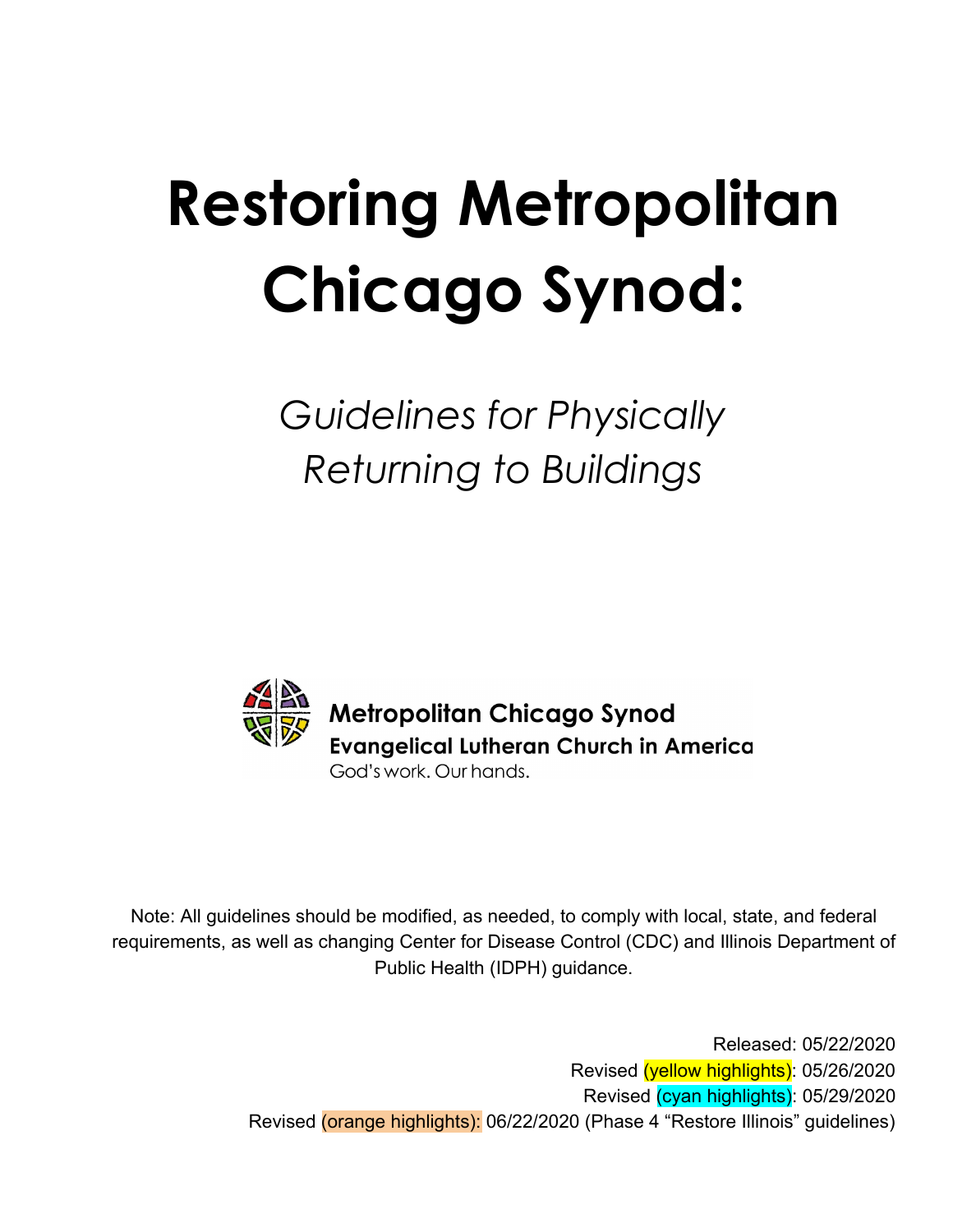### TABLE OF CONTENTS

| <b>ACKNOWLEDGEMENTS</b>                                          | $\mathbf{3}$            |
|------------------------------------------------------------------|-------------------------|
| <b>INTRODUCTORY LETTER</b>                                       | $\overline{\mathbf{4}}$ |
| <b>BISHOP'S RESPONSE TO MAY 28 IDPH GUIDANCE</b>                 | $6\phantom{a}$          |
| <b>STEP-BY-STEP PROCESS</b>                                      | 8                       |
| <b>STEP 1: "RESTORE ILLINOIS" FRAMEWORK</b>                      | 10                      |
| <b>STEP 2: RESTORING MCS GUIDELINES</b>                          | 11                      |
| Summary of the Guidelines (chart)                                | 11                      |
| Detailed Guidelines (chart)                                      | 11                      |
| <b>Operational Questions To Enact Guidelines</b>                 | 12                      |
| Protective measures. (includes safety materials grant)           | 12                      |
| Cleaning practices.                                              | 16                      |
| Employment practices.                                            | 17                      |
| Liturgical & Sacramental modifications.                          | 18                      |
| Response to a COVID+ diagnosis.                                  | 21                      |
| Communal food and drink.                                         | 21                      |
| Pastoral care.                                                   | 22                      |
| Small groups, meetings, faith formation, and child care centers. | 22                      |
| Space use and renters.                                           | 23                      |
| Communication practices.                                         | 24                      |
| <b>STEP 3: CONTEXTUAL QUESTIONS TO ENACT GUIDELINES</b>          | 25                      |
| Root your response in your purpose.                              | 25                      |
| Review federal, local, and state guidelines.                     | 25                      |
| Consider the liability.                                          | 25                      |
| Think about your congregation's demographics.                    | 26                      |
| <b>STEP 4: WRITE YOUR PLAN</b>                                   | 27                      |
| <b>ADDITIONAL RESOURCES AND REFERENCES</b>                       | 28                      |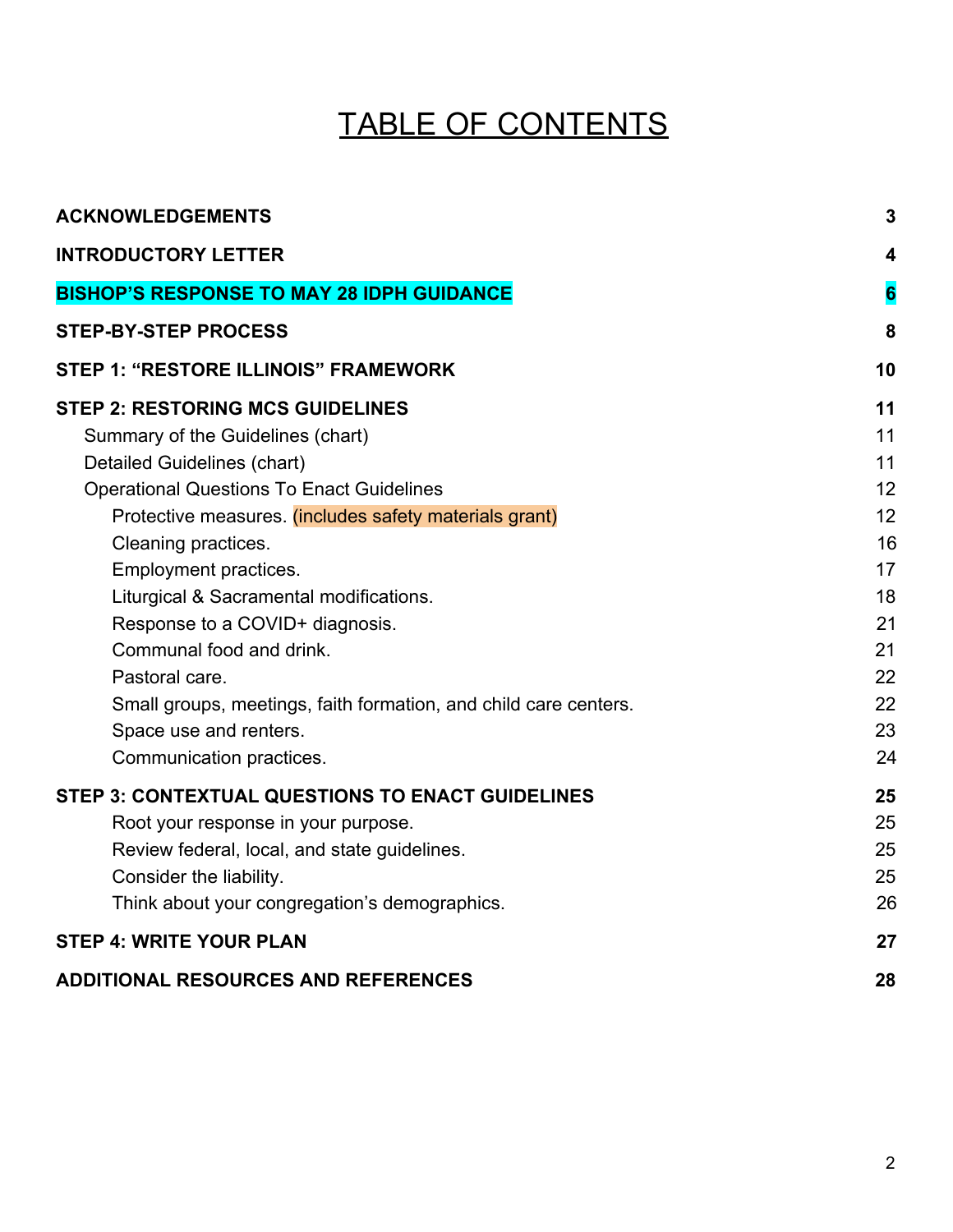### ACKNOWLEDGEMENTS

<span id="page-2-0"></span>*The Rev. Yehiel Curry, Bishop; Metropolitan Chicago Synod The Rev. Jason S. Glombicki, co-leader; Metropolitan Chicago Synod Council The Rev. Kyle R. Severson, co-leader; Metropolitan Chicago Synod Pastoral Staff Dr. Deborah Burnet, MD, MAAP; Chief, General Internal Medicine, University of Chicago The Rev. Kathie Bender Schwich, FACHE; Chief Spiritual Officer, Advocate Aurora Health Dr. Gary Stuck, D.O. FAAFP; Chief Medical Officer, Advocate Aurora Health Metropolitan Chicago Synod Pastoral Staff Metropolitan Chicago Synod Council*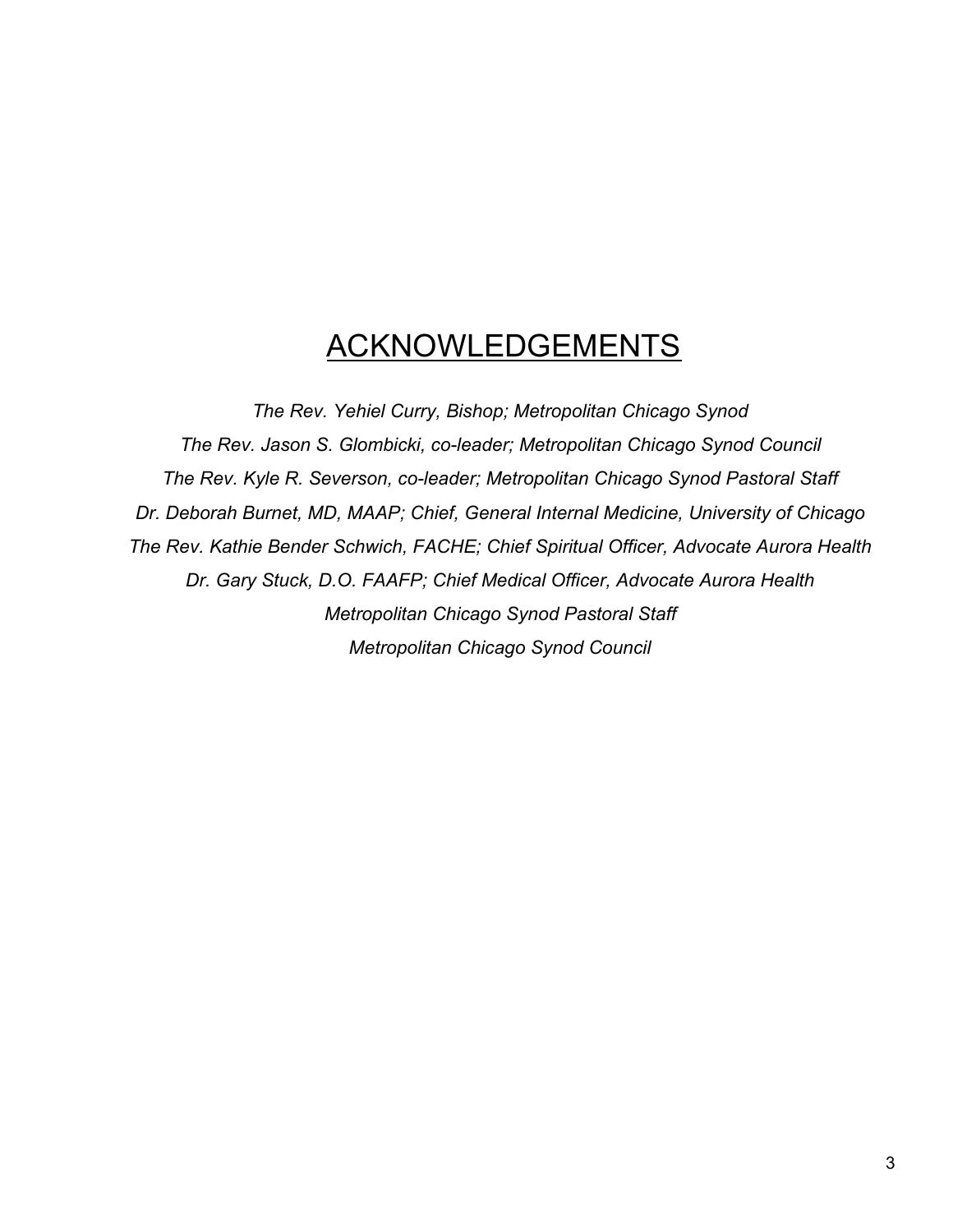### INTRODUCTORY LETTER

<span id="page-3-0"></span>

May 22, 2020

Dear Congregation Leader,

We are living in a rapidly-changing environment with new information emerging each day that challenges us to determine how we best love God, our neighbors, and ourselves (Luke 10:27). As we continue our discernment, members of the Synod Council, in consultation with local health professionals, have developed these guidelines entitled "Restoring Metropolitan Chicago Synod (MCS)" that utilize ["Considerations](https://download.elca.org/ELCA%20Resource%20Repository/Returning_to_In-person_Worship.pdf?_ga=2.227742621.1239640636.1590000367-1491195128.1571427587&_gac=1.245549616.1587147246.EAIaIQobChMI-fnvm4jw6AIVPyqzAB2O5AEBEAAYASAAEgL5J_D_BwE) for Returning to In-person Worship" released by the ELCA Churchwide organization to be in alignment with the governor's ["Restore](https://coronavirus.illinois.gov/sfc/servlet.shepherd/document/download/069t000000BadS0AAJ?operationContext=S1) Illinois" reopening plan. These guidelines are not legal guidance, and are offered as a template which can serve as a starting point for congregations as they consider how best to proceed. The requirements of various governmental authorities regarding the COVID-19 pandemic have changed frequently, and each congregation should monitor those requirements so that they can adjust to further changes.

As you use Restoring MCS, each congregation will need to integrate additional local guidance from entities such as your county or municipality and confirm the current state of local, statewide and national legal requirements. We strongly recommend that you create a "restoration plan" so that you can come to an agreement of how things will proceed both forward through the phases and when they may fall back to an earlier phase. It is important that you regularly review this plan at each Congregation Council meeting and when new guidance emerges from the government.

We offer these guidelines as a resource for the consideration of congregations, with the understanding that each congregation will need to create its own set of policies. Some congregations may choose to be more protective with their congregation's health, and their prayerful response is equally faithful and loving in this time of pandemic. Restoring MCS also includes a summary of the state's reopening framework along with questions to help you explore your contextual features. This is not an exhaustive resource; rather, it is a starting point for your congregation to consider. Please note that various suggestions regarding the different topics are not mandatory; they are not intended to create a uniform standard for congregations.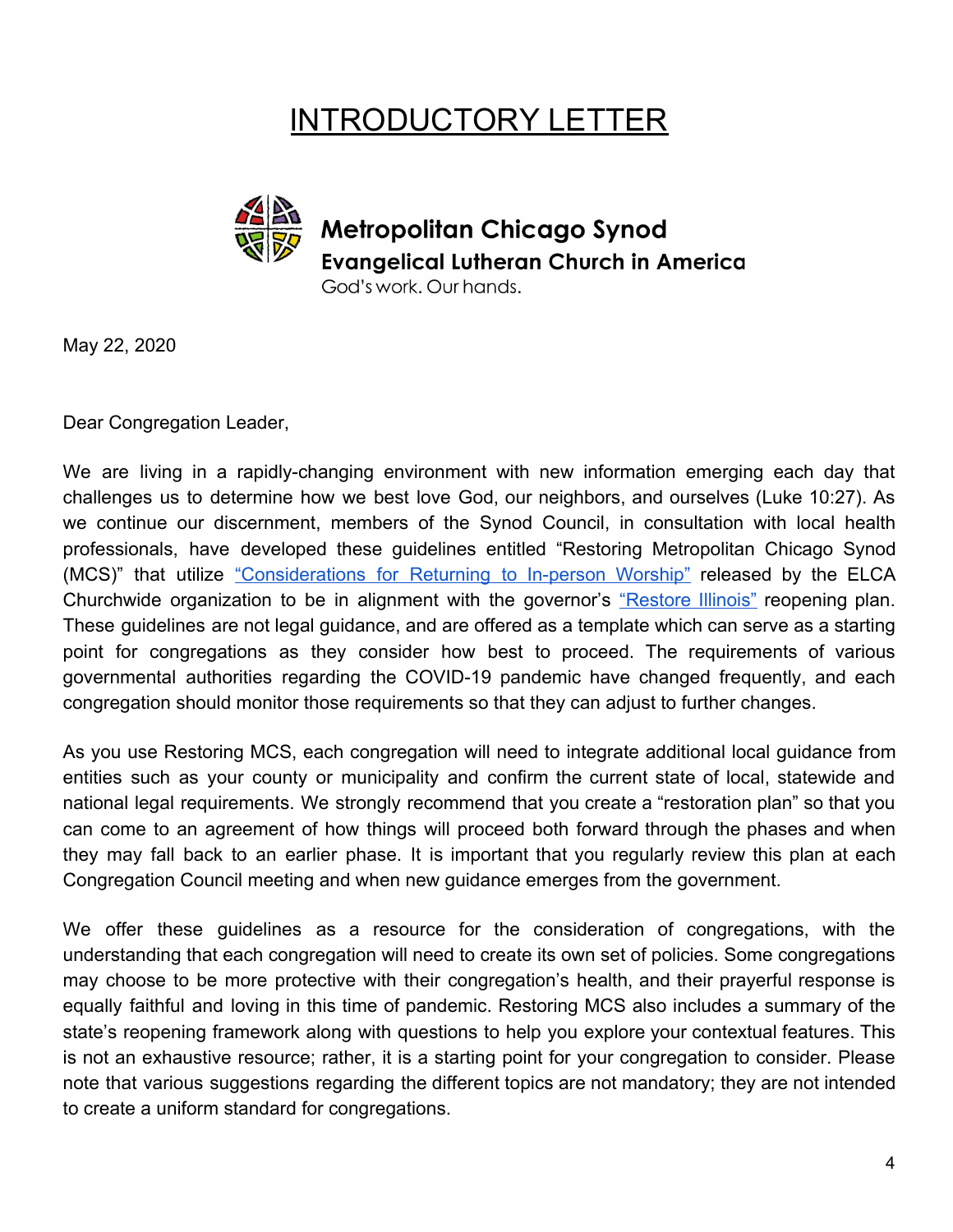In your discernment, we encourage you to err on the side of love for your neighbor as you both embody and model love in the time of pandemic. To love your neighbor necessitates action to protect your community, staff, pastors, deacons, members, and visitors of all ages, physical/mental abilities, cultural/ethnic backgrounds, along with all of those who make up the diversity of the body of Christ. In this time, grace, patience, and flexibility will need to be given and received by all involved.

As you continue your conversations and develop a plan, we hold you in prayer. Join us online or by phone to review this information and ask questions on Wednesday, May 27 at 2pm using [this](https://docs.google.com/document/d/1m0mf3MNrbqUe7l_WJX9KiveOXSYmfkQ1b3DIpzSQSx4/edit?usp=sharing) link. (Now available as a recording [here](https://www.youtube.com/watch?v=3TfG3uOFeDo).) For additional support, please contact the [Associate](http://www.mcselca.org/who/staff/index.php) to the [Bishop](http://www.mcselca.org/who/staff/index.php) for your conference.

In God's peace,

The Rev. Yehiel Curry Mr. Terry Henderson

Terry Henderson

Bishop, Metropolitan Chicago Synod Vice President, Metropolitan Chicago Synod Evangelical Lutheran Church in America Evangelical Lutheran Church in America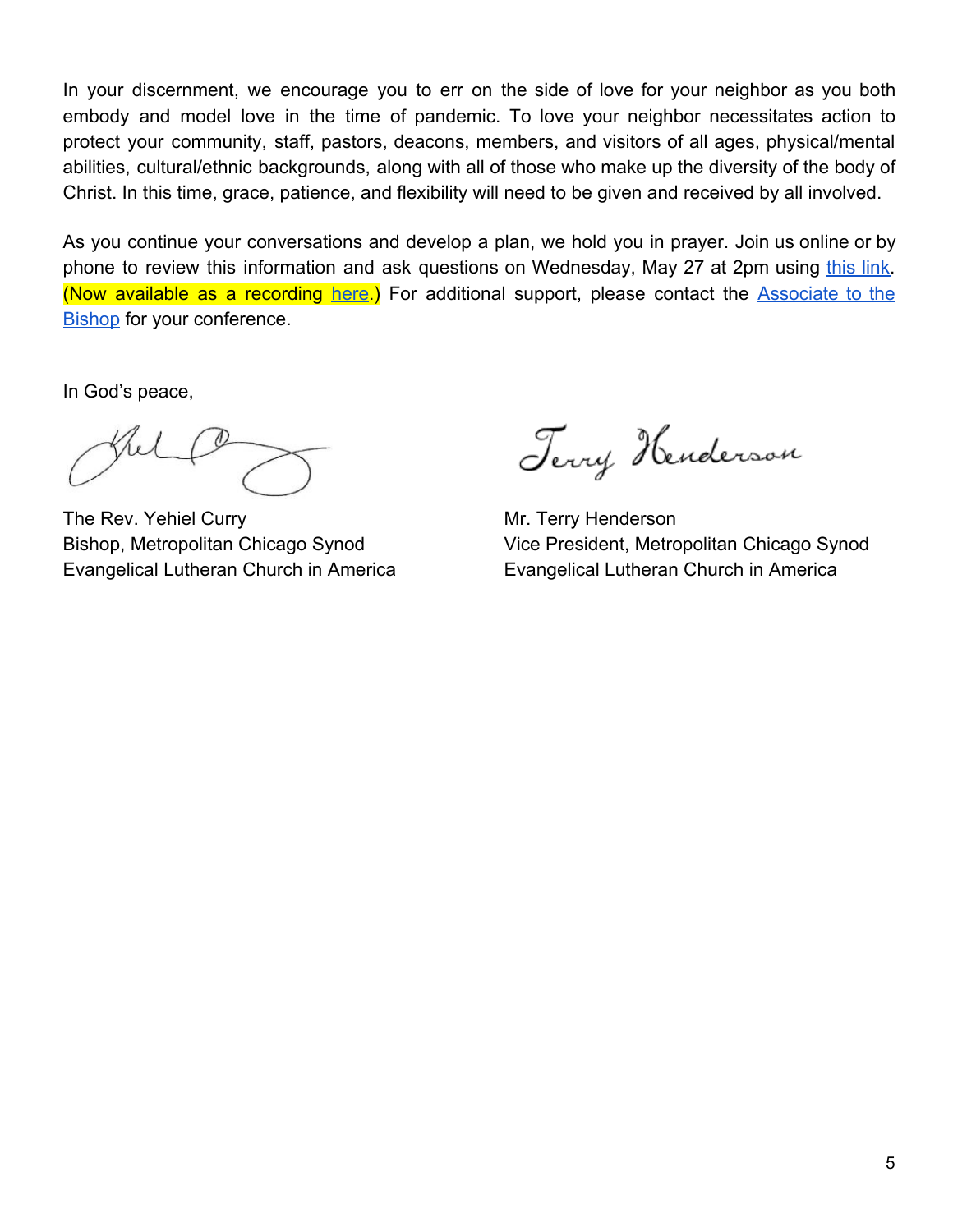### <span id="page-5-0"></span>BISHOP'S RESPONSE TO MAY 28 IDPH GUIDANCE



May 29, 2020

Dear Congregation Leader,

Information regarding the best practices and recommendations of public health officials continues to evolve. You may have seen the media coverage that followed the release of the Illinois Department of Public Health (IDPH)'s "COVID 19 [Guidance](https://www.dph.illinois.gov/covid19/community-guidance/places-worship-guidance) for Places of Worship and Providers of Religious [Services."](https://www.dph.illinois.gov/covid19/community-guidance/places-worship-guidance)

We continue to give thanks for the work of health care professionals, and we remind congregations that local municipalities may have stricter laws or further public health guidance that needs to be taken into account. You should ensure that your restoration plan complies with all local, state, and federal requirements.

In the IDPH's guidance, they clearly note that **"It is strongly recommended that places of worship continue to facilitate remote services."** They give two safest and recommended options that align with Restoring MCS: [Guidelines](https://docs.google.com/document/d/1eHUziEc1nN3rZXR0nFjFqynG4BKE_0gghFdIql1_Gwk/edit?usp=sharing) for Physically Returning to Buildings, that include remote services and drive-in services along with congregating indoors or outdoors with a limit of 10 people because **larger gatherings pose greater risk.** However, IDPH acknowledged that some congregations may not comply with their recommendations. If your congregation decides to not follow the foregoing IDPH recommendations and increase the risk that members or your congregation may experience illness or death from COVID-19 infection, along with the risk of possible litigation related to such illness or death, IDPH has described ways to reduce the amount of increased risk, including, but not limited to, social distancing practices, symptom screenings, refraining from communal singing and consuming food, and frequent sanitization. They also emphasize that risk grows as exposure time (length of the event) increases.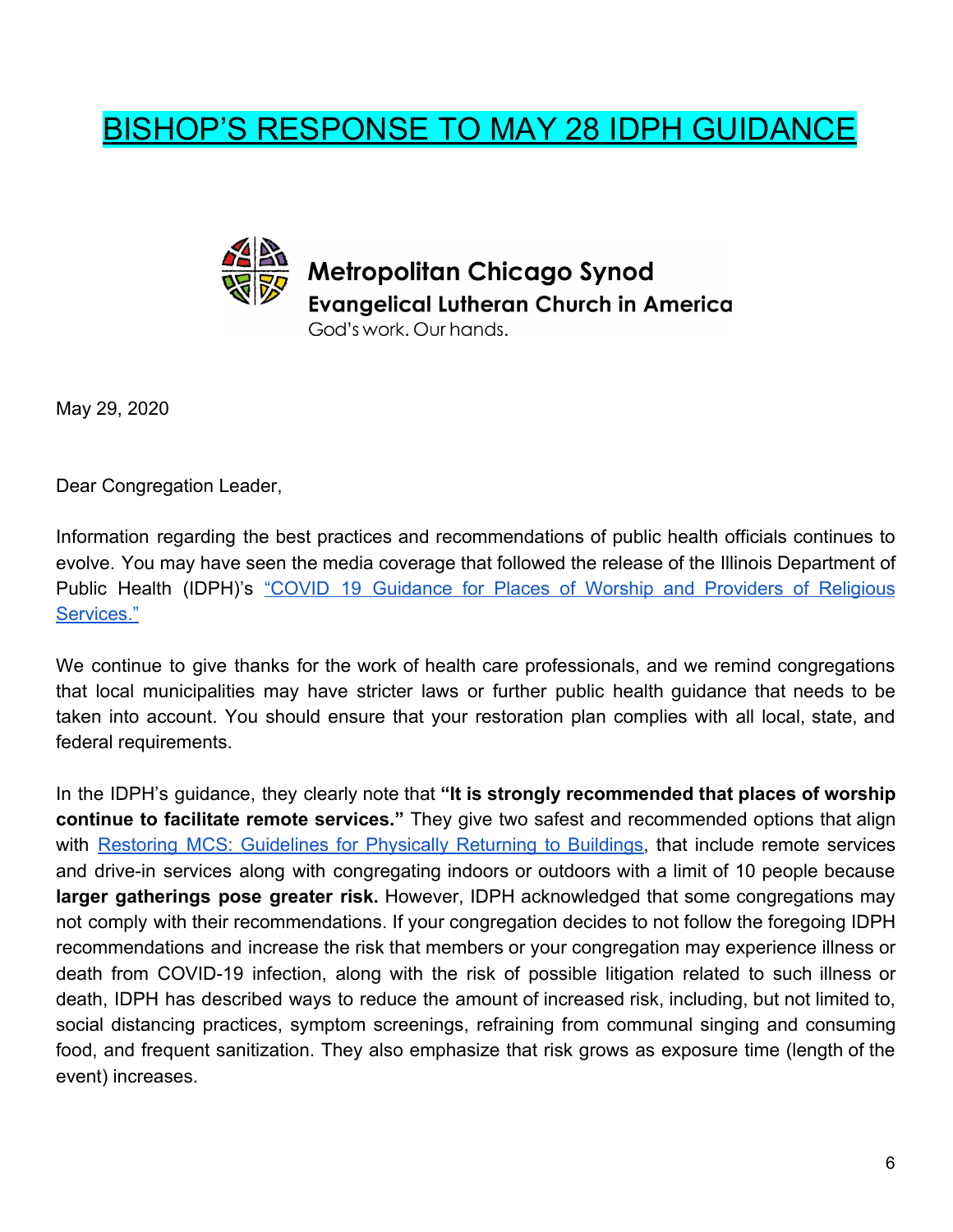As a synod, we have updated the [Restoring](https://docs.google.com/document/d/1eHUziEc1nN3rZXR0nFjFqynG4BKE_0gghFdIql1_Gwk/edit?usp=sharing) MCS to reflect additional guidance released by IDPH. **We still strongly urge congregations to limit on-site gatherings to 10 people during Phase 3.** However, if you talk with your lawyers and local health professionals and fully understand the risks your congregation takes when moving to a larger size for events, we firmly recommend that you follow all the protective measures noted in Restoring MCS and fully stated in IDPH's guidance along with any local, state, and federal requirements.

Siblings, this is a time for us to strongly show our love of neighbor. It's a time to live into our congregational purpose to "respond to human need, work for justice and peace, care for the sick and the suffering, and participate responsibly in society." (\*C4.03.f.) It is a time for us to care for the health of all God's children. We pray for you, we thank you, and we are a church even outside of our buildings.

In God's peace,

The Rev. Yehiel Curry Bishop, Metropolitan Chicago Synod Evangelical Lutheran Church in America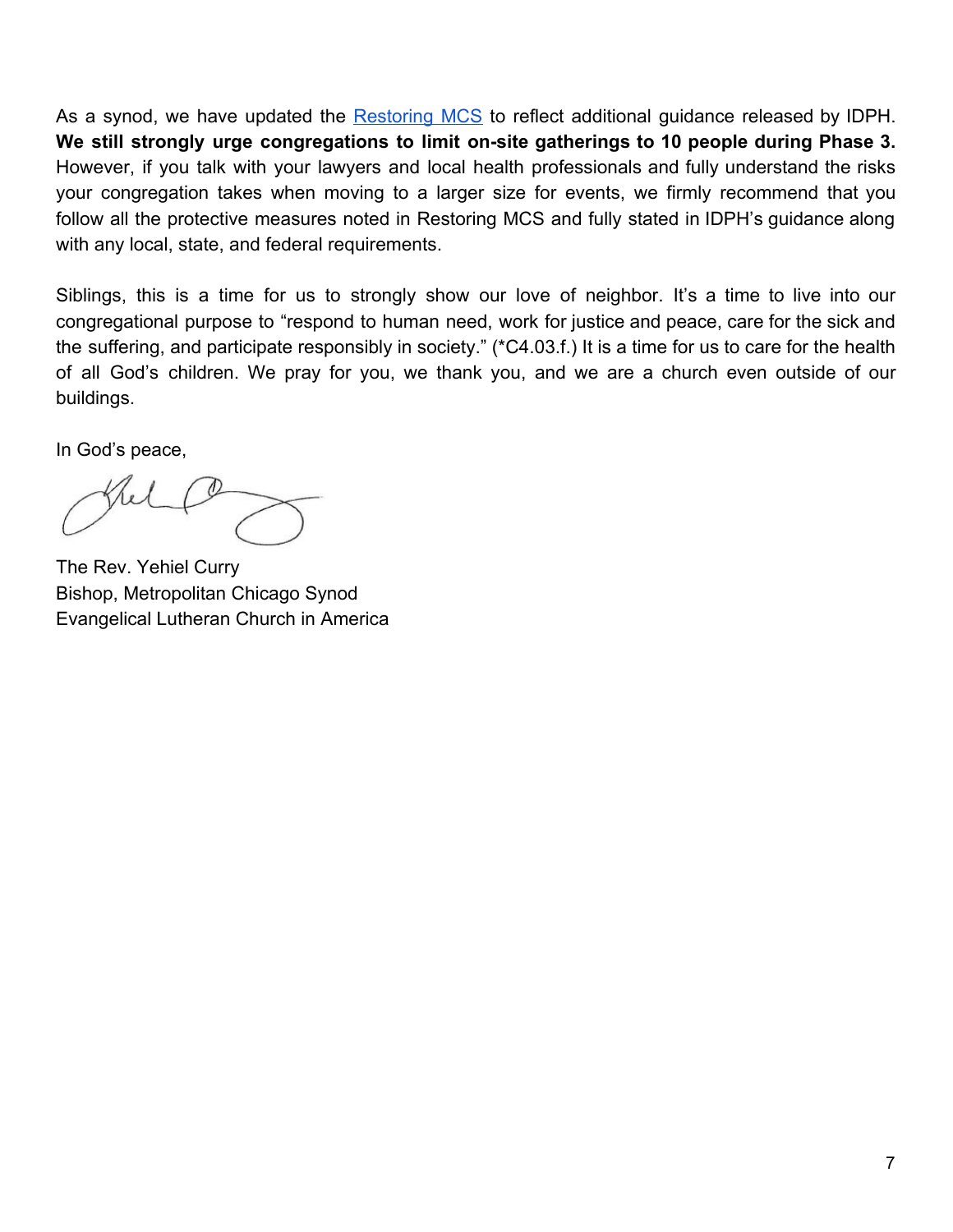# STEP-BY-STEP PROCESS

### <span id="page-7-0"></span>Click here for an overview of these [guidelines](https://www.youtube.com/watch?v=3TfG3uOFeDo) shared during the May 27, 2020 [webinar.](https://www.youtube.com/watch?v=3TfG3uOFeDo)

No two congregations are the same. Your context will directly determine how your congregation might best love your neighbor. We suggest planning out all the phases together and putting them in writing. A clear and comprehensive "restoration plan" may produce less anxiety and cause less conflict in the long-term when thoughtful initial discernment is followed by incremental modifications to fit the situation.

We recommend this step-by-step process to create a COVID-19 Restoration Plan:

- 1. Review the "Restore Illinois" overview on page 10.
- 2. Review each category in these guidelines (i.e. "protective measures" or "liturgical & sacramental modifications").
	- a. Three interconnected parts help to build in specificity and depth of information while engaging the information for different types of learners. **All three parts are interrelated and share similar information in different manners.** You could use them to dig deeper by starting with Summary Guidelines for an overview, move to the Detailed Guidelines for more information, and get specifics in the Operational Question. Alternatively, you could jump in with the depth in the Operational Questions and use the Summary Guidelines as a reminder. Some may also use the Operational Questions below alone.
		- i. *Summary of the guidelines*–an overview/reminder of operations on page 11.

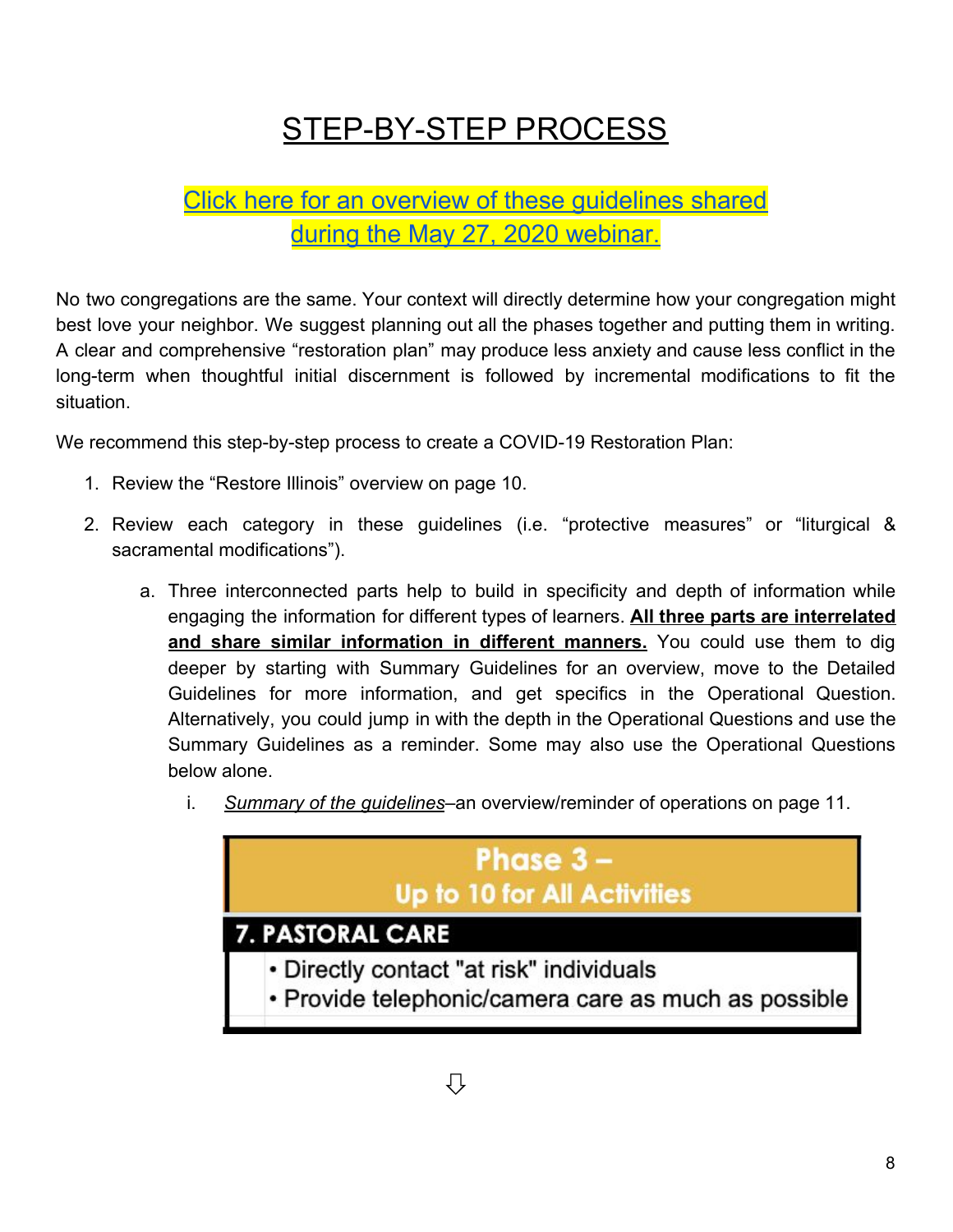ii. *Detailed guidelines*– more complete guidelines linked on page 11.



# ⇩

- iii. *Operational questions*–additional information, background, and specific questions to consider within your particular context begin on page 12 of this resource.
	- 7. Pastoral care.
		- a. Directly contact "at risk" individuals and encourage them to stay home for their safety and health. Provide telephonic/camera care (or as much as possible in Phase 3 and 4).
		- b. Other Considerations.
			- i. What precautions will you take if you need to make a visit at end-of-life or other situations?
- 3. Use the Contextual Questions on page 23 to explore your context to frame the conversation. **To mitigate risk of liability, we suggest that you seek to conform your policies to the relevant federal, state and local legal requirements.**
- 4. Discern how each category in these guidelines (i.e. "protective measures" or "liturgical & sacramental modifications") will be enacted in each phase. More information and a blank worksheet to develop your plan is given on page 25.
- 5. After you create your restoration plan in writing, review the process to ensure that it can be fully implemented. A well-crafted plan is important, but an inability to enact it may open up liability concerns and mislead the congregation into a false sense of protection. Review the specifics of your plan at each Congregation Council meeting and when new guidance is given from the government. For additional information, review the base documents for this resource and other resources beginning on page 26.
	- a. ["Restore Illinois"](https://coronavirus.illinois.gov/sfc/servlet.shepherd/document/download/069t000000BadS0AAJ?operationContext=S1)
	- b. ["Considerations for Returning to In-person Worship"](https://download.elca.org/ELCA%20Resource%20Repository/returning-to%20In-person-worship.pdf?_ga=2.227543579.780827715.1589213754-728689598.1586788132&_gac=1.25032392.1588610844.Cj0KCQjw-r71BRDuARIsAB7i_QMXYBJjygEI_aSm-buQ5sCnyZWE_0VnytVJUdhnunmE6jN5Cg2_kJsaAjo5EALw_wcB)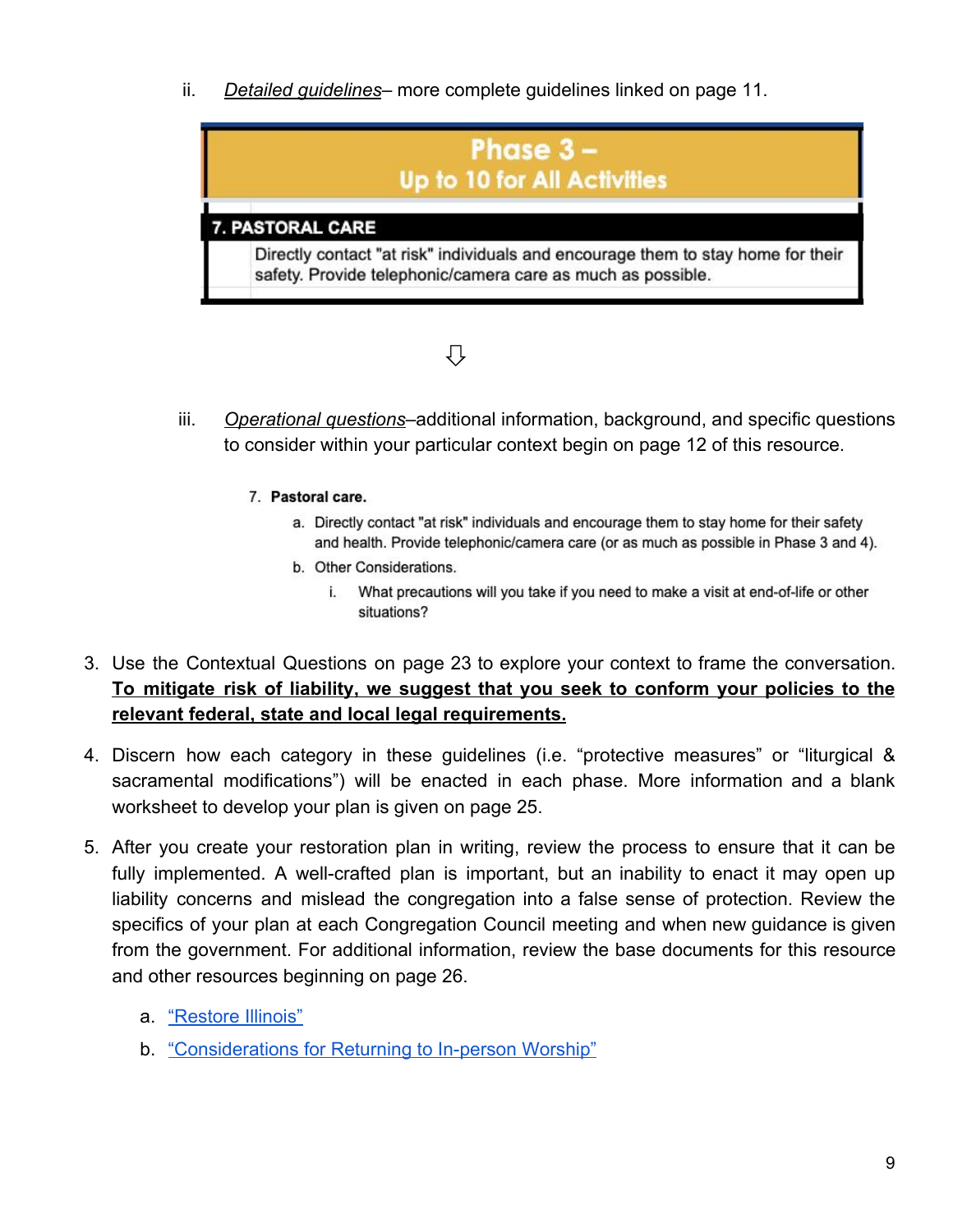### STEP 1: "RESTORE ILLINOIS" FRAMEWORK

<span id="page-9-0"></span>On May 5, 2020, Illinois Governor JB Pritzker enacted "Restore Illinois: A Public Health Approach To Safely Reopen Our State." The full document can be found [here](https://coronavirus.illinois.gov/sfc/servlet.shepherd/document/download/069t000000BadS0AAJ?operationContext=S1). Below is a summary of some of the items in the Governor's guidelines. Please note, these phases differ in number than those provided in the White House's "Opening Up America Again" guidance.

| <b>Phase 1</b><br><b>Rapid Spread</b>                                                                                                   | <b>Phase 2</b><br><b>Flattening</b>                                                                             | <b>Phase 3</b><br><b>Recovery</b>                                                                                                 | Phase 4<br><b>Revitalization</b>                                                                                                        | Phase 5<br><b>Illinois Restored</b>                                                                                 |
|-----------------------------------------------------------------------------------------------------------------------------------------|-----------------------------------------------------------------------------------------------------------------|-----------------------------------------------------------------------------------------------------------------------------------|-----------------------------------------------------------------------------------------------------------------------------------------|---------------------------------------------------------------------------------------------------------------------|
| <b>Strict stay at home</b><br>and social distancing<br>guidelines are put in<br>place, and only<br>essential businesses<br>remain open. | <b>Non-essential retail</b><br>stores reopen for<br>curb-side pickup and<br>delivery.<br><b>Illinoisans are</b> | Manufacturing, offices,<br>retail, barbershops<br>and salons can<br>reopen to the public<br>with capacity and<br>other limits and | <b>Gatherings of 50</b><br>people or fewer are<br>allowed, restaurants<br>and bars reopen,<br>travel resumes, child<br>care and schools | The economy fully<br>reopens with safety<br>precautions<br>continuing.<br><b>Conventions,</b>                       |
| Every region has<br>experienced this<br>phase once already<br>and could return to it                                                    | directed to wear a<br>face covering when<br>outside the home and<br>can begin enjoying<br>additional outdoor    | safety precautions.<br><b>Gatherings of 10</b><br>people or fewer are<br>allowed.                                                 | reopen under<br>guidance from the<br><b>Illinois Department of</b><br><b>Public Health.</b>                                             | festivals and large<br>events are permitted,<br>and all businesses,<br>schools and places of<br>recreation can open |
| if mitigation efforts<br>are unsuccessful.                                                                                              | activities like golf,<br>boating & fishing while<br>practicing social<br>distancing.                            | <b>Face coverings and</b><br>social distancing are<br>the norm.                                                                   | <b>Face coverings and</b><br>social distancing are<br>the norm.                                                                         | with new safety<br>guidance and<br>procedures.                                                                      |

This information is based on the current version of the Governor's guidelines and may change given a change in the Governor's guidelines or other applicable federal, state and local guidelines.

For additional information about "Restore Illinois" and its necessity see these [slides](https://drive.google.com/file/d/1BMKG9Xxv4c505IJfrX0y4QGc8wBGJQp6/view?usp=sharing) from Dr. Deborah Burnet, Chief of General Internal Medicine at University of Chicago. You can also hear Dr. Burnet speak and answer questions on the recording of the webinar [here](https://www.youtube.com/watch?v=3TfG3uOFeDo).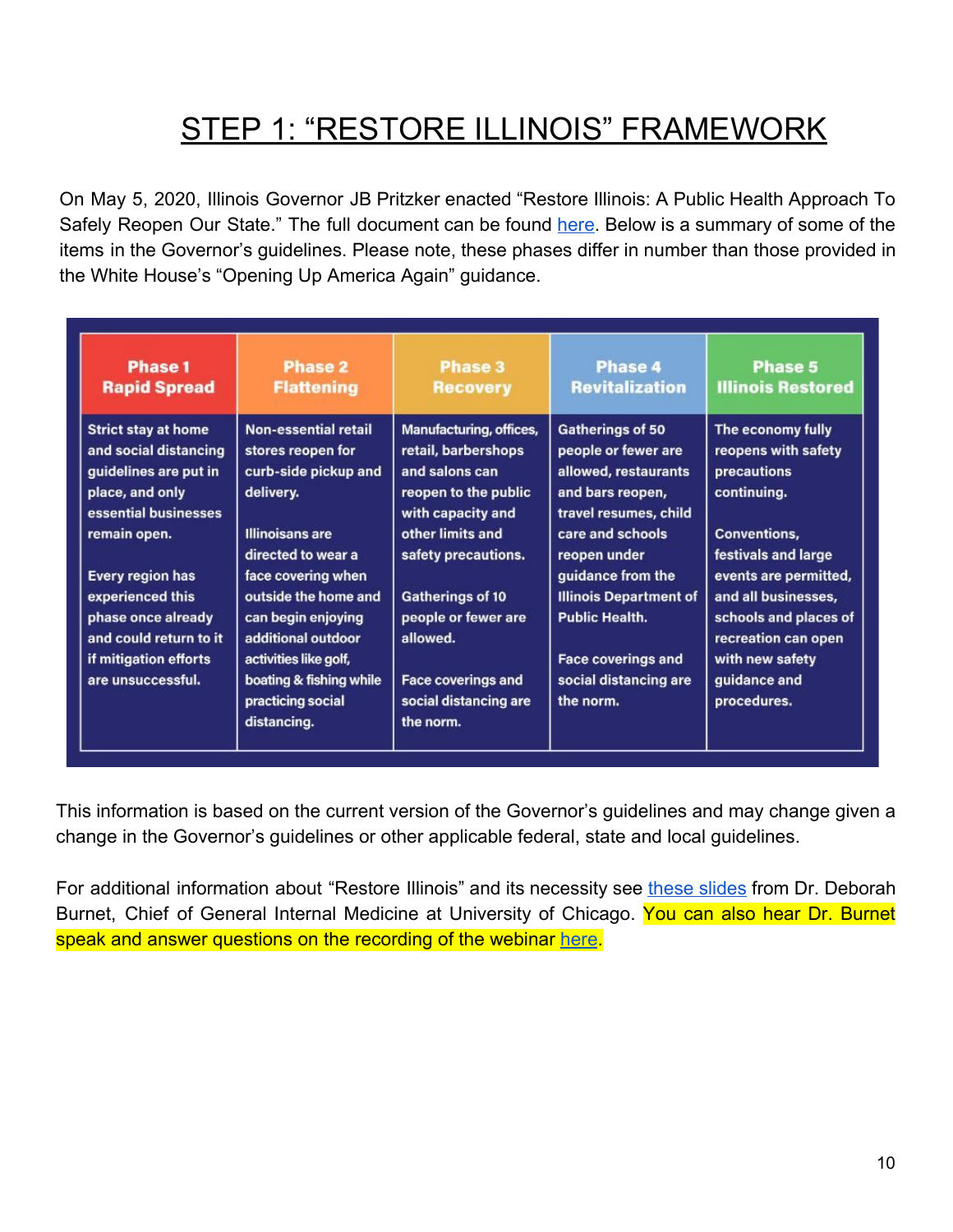# <span id="page-10-0"></span>**STEP 2: RESTORING MCS GUIDELINES**

### Click here for an overview of these [guidelines](https://www.youtube.com/watch?v=3TfG3uOFeDo) shared during the May 27, 2020 [webinar.](https://www.youtube.com/watch?v=3TfG3uOFeDo)

Three interconnected parts help to build in specificity and depth of information while engaging information for different types of learners. **All three parts are interrelated and share similar information in different manners.** You could use them to dig deeper by starting with Summary Guidelines for an overview, move to the Detailed Guidelines for more information, and get specifics in the Operational Question. Alternatively, you could jump in with the depth in the Operational Questions and use the Summary Guidelines as a reminder. Some may also use the Operational Questions below alone.

### <span id="page-10-1"></span>A. Summary of the Guidelines (chart)

- a. [Google Sheets version](https://docs.google.com/spreadsheets/d/1mR49oU-gonZtdfRfrKY-7d420YMlvVp1rg7wvof9zXI/edit#gid=273330539)
- b. [PDF version](https://drive.google.com/file/d/1VR_WAlXHN9y0I7tRSsGqAH5CqACiIcW-/view?usp=sharing)

### <span id="page-10-2"></span>B. Detailed Guidelines (chart)

- a. [Google Sheets version](https://docs.google.com/spreadsheets/d/1mR49oU-gonZtdfRfrKY-7d420YMlvVp1rg7wvof9zXI/edit#gid=673517467)
- b. [PDF version](https://drive.google.com/file/d/1TFUkn5hXORhPVSFEx31PTdE_T76CeGyq/view?usp=sharing)

### C.Operational Questions To Enact Guidelines

a. See pages 12-22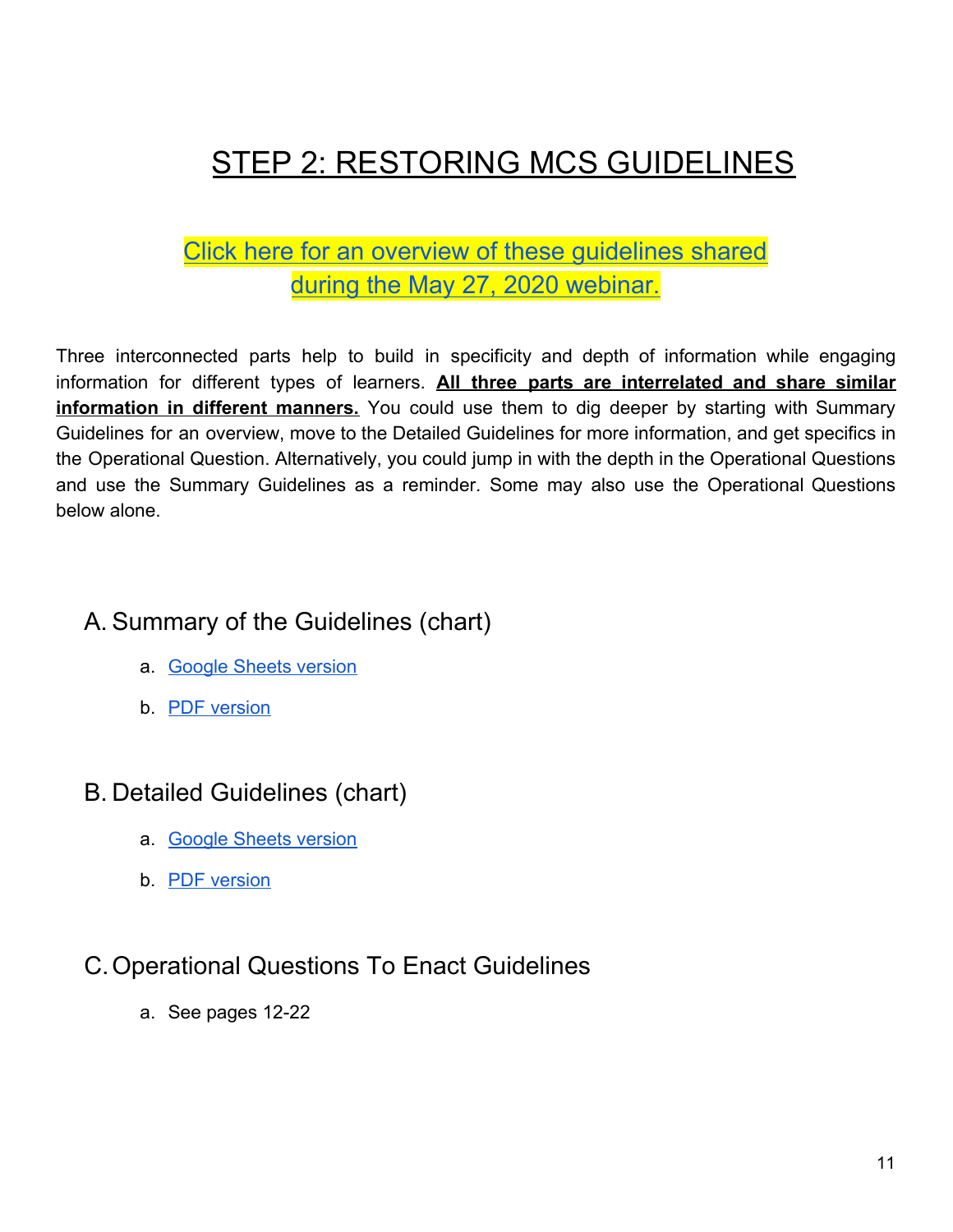# <span id="page-11-0"></span>OPERATIONAL QUESTIONS TO ENACT GUIDELINES

#### <span id="page-11-1"></span>**1. Protective measures.** (MCS's Safety Materials grant available to support these protective measures[–click here](https://docs.google.com/forms/d/e/1FAIpQLSfD-mFN3-BPjy8zsJBAtIEgNE0oVewTpEEr1xax7pmPMNCRTg/viewform) for details)

- a. Sanitize hands before entering the building using touchless options when possible.
	- i. Do you have sufficient hand sanitizer (composed of at least 70% alcohol)?
- b. Those over age two wear a mask over mouth and nose, and provide masks for those without. A worship leader may remove their mask directly before speaking while following CDC distancing guidelines (6 feet or more).
	- i. As recommended by [CDC,](https://www.cdc.gov/coronavirus/2019-ncov/community/guidance-business-response.html) face masks should be worn at all times in public areas (indoors and outdoors). Wearing a cloth face covering, however, does not replace the need to practice social distancing.
	- ii. If someone arrives and doesn't have a required mask, are there sufficient numbers available for them to have one?
	- iii. What additional personal protection will be provided or required?
		- 1. Are tissues widely available?
		- 2. Are trash cans accessible without touching a lid or other part?
- c. Establish a process that includes an in-person symptom prescreen for anyone onsite (visitor, parent dropping off child inside, vendor, employee, etc.) with contact information obtained for contact tracing if needed. Secure electronic methods for gathering and storing information are encouraged. For those present for longer than 5 hours, include a midpoint symptom screening.
	- i. What method will you use to obtain and store this information securely and limit virus transmission? Consider [this](https://www.eeoc.gov/wysk/what-you-should-know-about-covid-19-and-ada-rehabilitation-act-and-other-eeo-laws) information from the U.S. Equal Employment Opportunity Commission.
	- ii. Consider [this "wellness screening"](https://dceocovid19resources.com/assets/Restore-Illinois/checklists3/screening.pdf) as recommended as part of the Restore **Illinois guidance.** Review COVID-19 symptoms [here](https://www.cdc.gov/coronavirus/2019-ncov/symptoms-testing/symptoms.html) and consider [this](https://www.cdc.gov/coronavirus/2019-ncov/community/general-business-faq.html) guidance from the CDC for the symptom prescreen. An individual presenting with any symptom should remain home and consult their medical provider. If onsite with a symptom, the individual should be asked to return home in a discreet manner while maintaining confidentiality.
	- iii. For additional information about in-person symptom screening for non-employees see ["Customer Behaviors".](https://dceocovid19resources.com/assets/Restore-Illinois/businessguidelines3/restaurantbars.pdf)
	- iv. Designate an area (room) separate from others for anyone who exhibits COVID-like symptoms to isolate from others while waiting to leave or be picked up. (See ["Physical Workspace" ii.2.\)](https://dceocovid19resources.com/assets/Restore-Illinois/businessguidelines4/daycamps.pdf)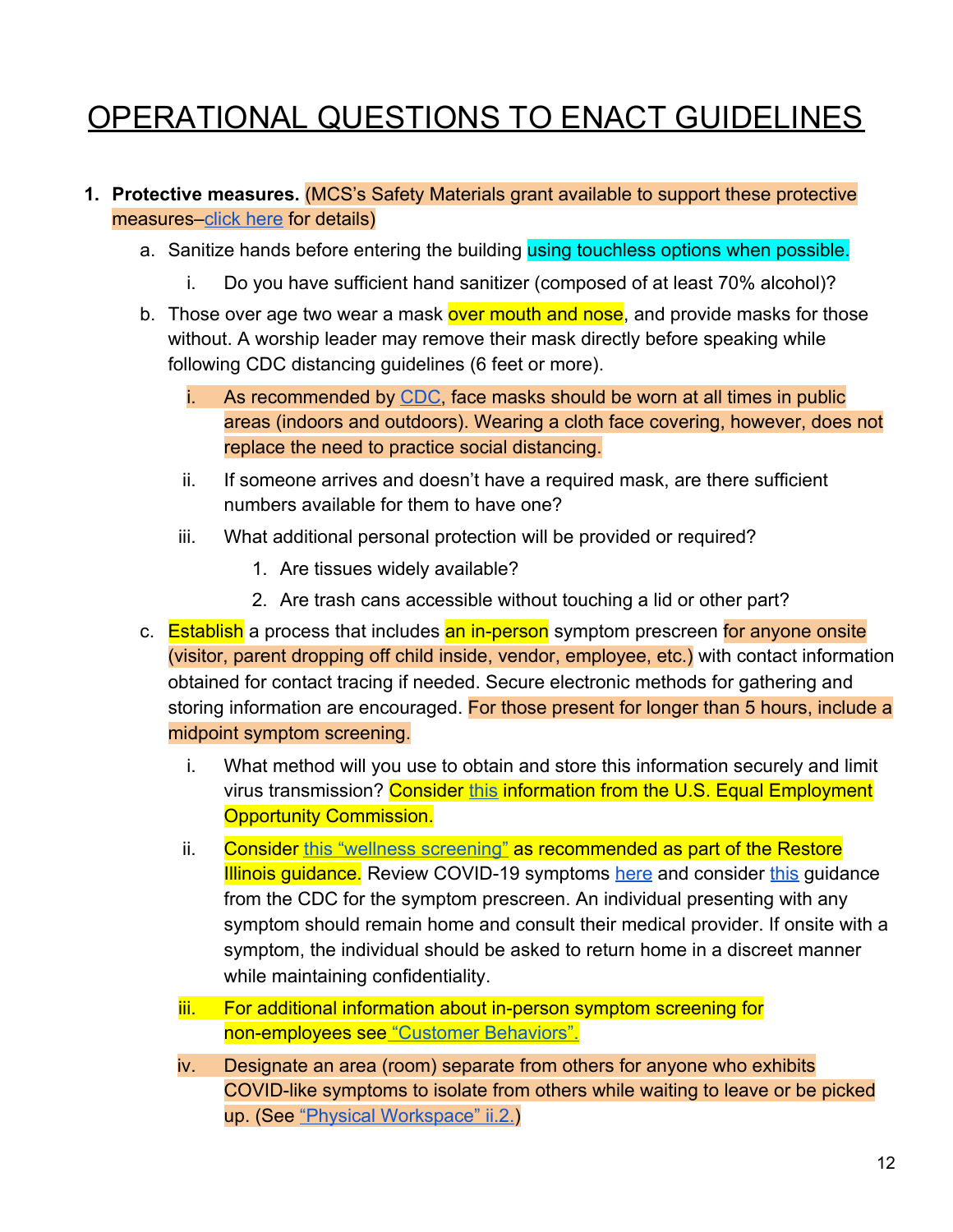- v. "If practical, a one-time nasal swab for RT-PCR testing of all live performers should be obtained within forty-eight to seventy-two hours prior to the start of work on set or location." (See ["Health Monitoring" ii.1.\)](https://dceocovid19resources.com/assets/Restore-Illinois/businessguidelines4/meetings.pdf)
- d. Create distanced seating and/or install impermeable barriers, consider pre-assigned seats that follow CDC guidelines (6 feet), and reduce time spent physically together.
	- i. CDC information on Social Distancing can be found [here.](https://www.cdc.gov/coronavirus/2019-ncov/prevent-getting-sick/social-distancing.html)
	- ii. How will you ensure physical distance coming to, during, and leaving worship or events?
		- 1. Will signs, ropes, tape, etc. be used to clearly indicate appropriate seating locations and movement through the space?
		- 2. Will individuals from the same home be able to sit near each other or should everyone sit individually?
		- 3. Who will enforce physical distancing policies, and how?
		- 4. How will individuals enter the building while maintaining physical distance?
	- iii. Generally, according to IDPH [here,](https://www.dph.illinois.gov/covid19/community-guidance/places-worship-guidance) "risk grows as exposure time increases." How can you limit exposure time?
		- 1. Can you shorten the length of in-person meetings, events, and worship?
		- 2. Can you choose to hold in-person meetings only when necessary and, ideally, outside or in well-ventilated areas?
	- iv. Consider using an impermeable barrier with a height of 6-foot or greater from the floor between leaders and attendees if less than 6-foot spacing is possible. Use of barriers should not impede entry/ exit or impose a fire risk. Use of plexiglass is a best practice. (See ["Physical Workspace" i.6.](https://dceocovid19resources.com/assets/Restore-Illinois/businessguidelines4/theaters.pdf) and ["Occupancy" i.4.ii.](https://dceocovid19resources.com/assets/Restore-Illinois/businessguidelines4/restaurantbars.pdf))
- e. Use restrooms as single occupancy for urgent needs to limit cross-contamination.
	- i. How can you limit touchpoints in the restroom?
		- 1. Can you use touch-free soap dispensers, paper towel dispensers, and lightswitches?
	- ii. Who will sanitize restrooms and high-traffic touchpoints (e.g., entry/exit door knobs, faucets, toilet seats, toilet flush, etc.) at least every 2 hours? (See ["Disinfecting/Cleaning Procedures"](https://dceocovid19resources.com/assets/Restore-Illinois/checklists4/AllChecklists.pdf))
	- iii. How will someone know if the restroom is occupied with limited exposure to touched surfaces?
- f. Create contactless or low-touch operations (building movement, trash cans, baptismal water, office space, etc.) and increase ventilation.
	- i. What doors can be left open to limit touching handles?
	- ii. What soft/porous materials (for example rugs, chairs, and cushions) can be removed to limit challenging disinfection?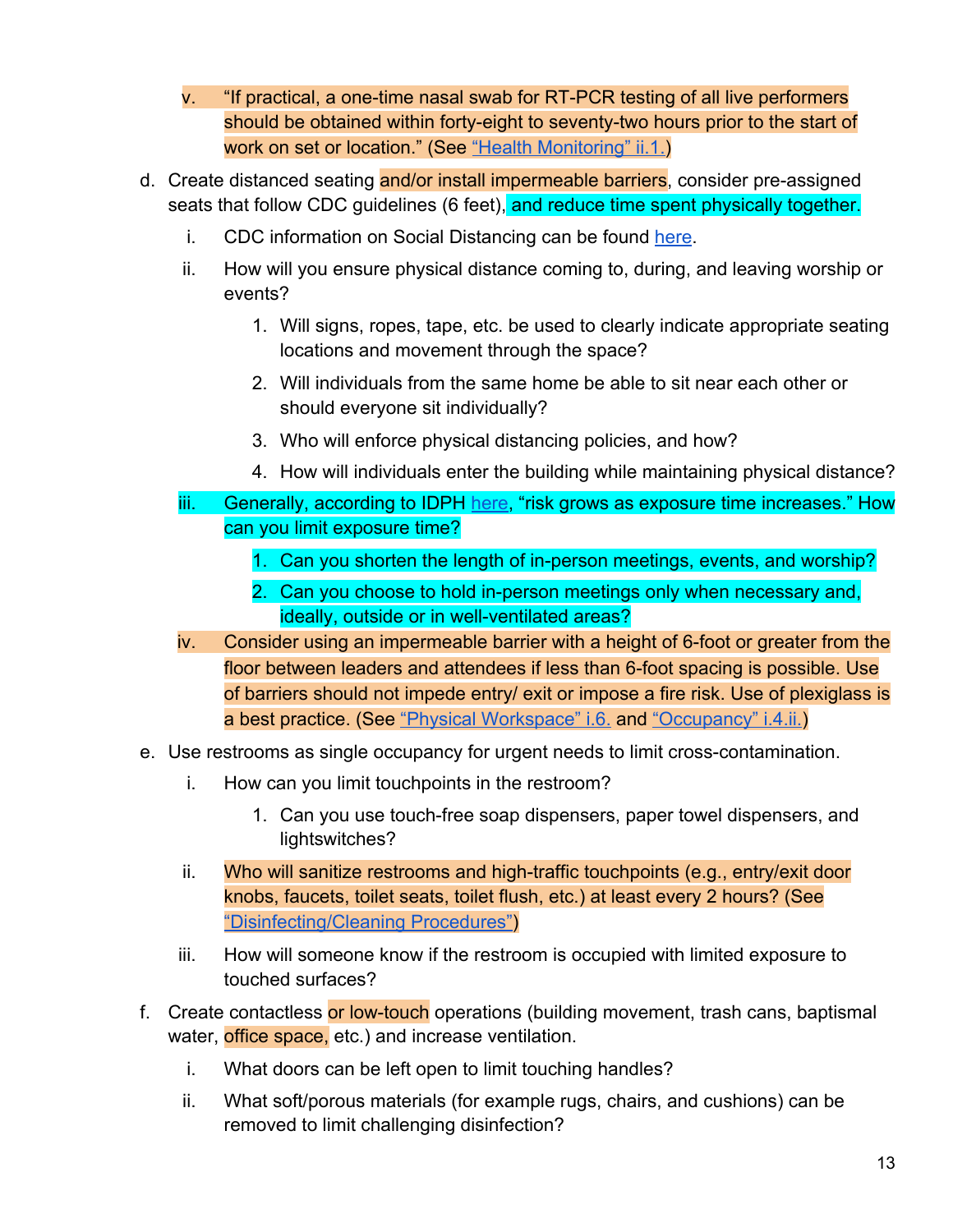- iii. What frequent touchpoints can be removed?
	- 1. Has the font filled with baptismal water in the church entrance been emptied to avoid numerous fingers remembering their baptisms?
	- 2. Have toys in the worship space's children's area been removed?
	- 3. Have pamphlets, business cards, and flyers been removed?
	- 4. Are all trash cans available without a lid or flap?
	- 5. What lights should be on to allow safe movement?
- iv. What office modifications need to be made? (See ["Office Guidelines"](https://dceocovid19resources.com/assets/Restore-Illinois/businessguidelines4/offices.pdf))
	- 1. Avoid seating employees facing each other.
	- 2. Encourage employees to remove personal items from the desk to allow for easier cleaning (clean desk policy).
	- 3. Utilize disposable desk/keyboard covers for shared workspaces.
	- 4. Limit usage of telephone receivers to one receiver per person.
	- 5. Reduce the use of shared papers and encourage use of digital tools.
	- 6. Minimize the use of shared work materials/equipment (e.g. copiers, staplers, hole punch, etc.)
		- a. Who will sanitize high-traffic touchpoints (e.g. copier, stapler, telephones, etc.) at least every 2 hours? (See ["Disinfecting/Cleaning Procedures"](https://dceocovid19resources.com/assets/Restore-Illinois/checklists4/AllChecklists.pdf))
	- 7. If practical, use tele- and video-conferencing while at a desk.
	- 8. Minimize the number of in-person meetings.
- v. Generally, according to IDPH [here,](https://www.dph.illinois.gov/covid19/community-guidance/places-worship-guidance) holding events outside, following appropriate protective measures, is safer than less-ventilated indoor locations. What are ways to increase fresh-air ventilation during events?
	- 1. Can windows, doors, or fresh-air ventilation systems be used?
	- 2. Can events be held outside following appropriate safety measures?
- g. Consider: No communal singing. No wind instruments. No or very limited speaking in unison (i.e. Lord's Prayer, AA Serenity Prayer).
	- i. Singing, humming, wind instruments, and speaking in unison are some of the communal activities with the most risk. More details at [Resources for Choral](https://acda.org/resources-for-choral-professionals-during-a-pandemic/) [Professionals During the Pandemic.](https://acda.org/resources-for-choral-professionals-during-a-pandemic/)
	- ii. While still having inherent risk, a single individual without hyperextending lung capacity may be able to sing following these guidelines:
		- 1. Singer uses a designated microphone (not shared with others unless disinfected).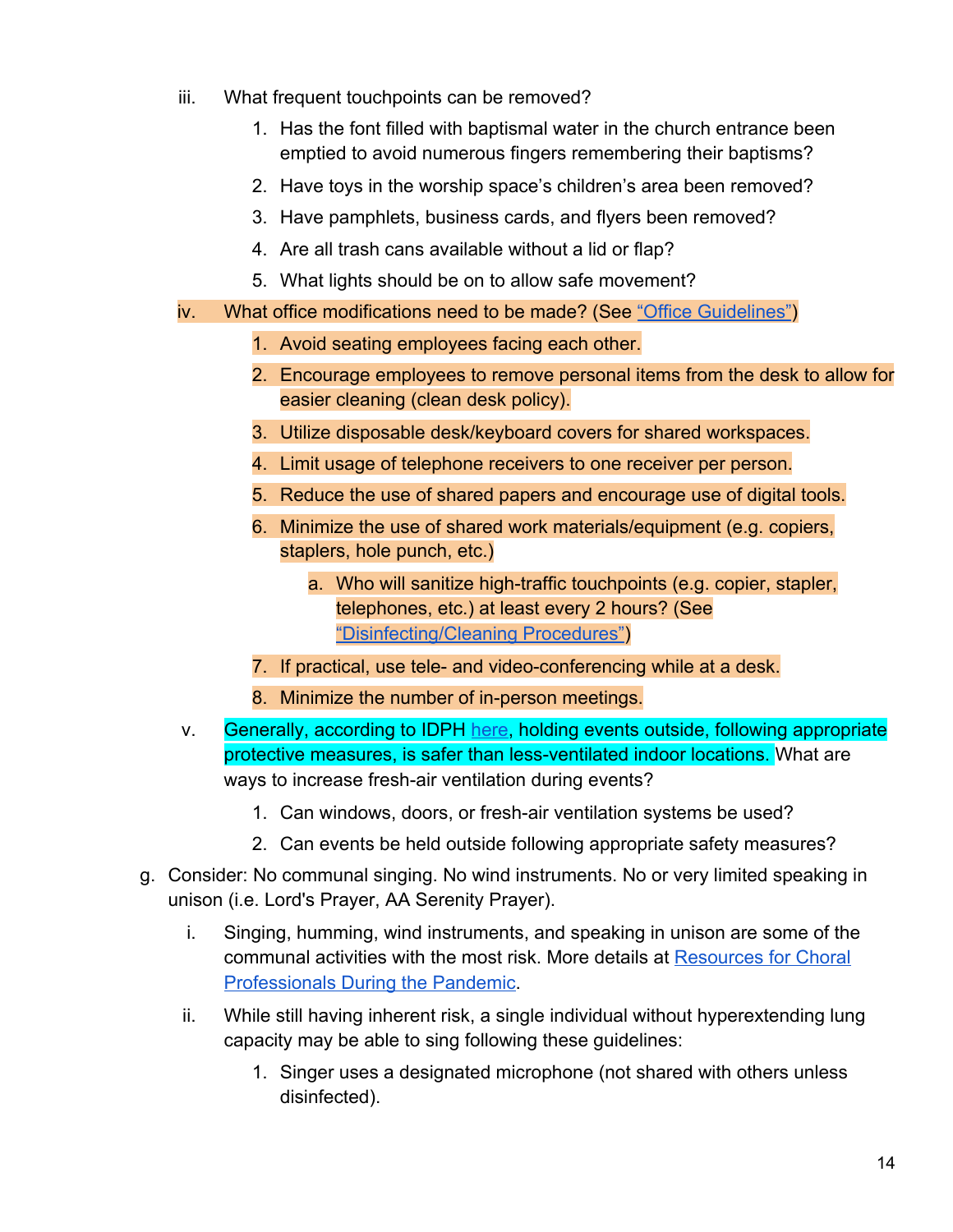- 2. Singer is placed a minimum of 10 feet of distance from others and with the maximum distance possible.
- 3. Singer wears a face covering where possible.
- 4. An impermeable barrier with a height of 6-foot or greater from the floor between singer and attendees is recommended. Use of barriers should not impede entry/ exit or impose a fire risk. Use of plexiglass is a best practice. (See ["Physical Workspace" i.6.](https://dceocovid19resources.com/assets/Restore-Illinois/businessguidelines4/theaters.pdf) and ["Occupancy" i.4.ii.](https://dceocovid19resources.com/assets/Restore-Illinois/businessguidelines4/restaurantbars.pdf))
- 5. Singer should be in an area that does not introduce airflow that could propel particles into the space (for example, near a blowing organ, fan, open window, or HVAC system). Ideally, this single individual could be in a separate room (that does not use a ventilation system connected to any other part of the building being occupied) using a designated microphone. The room should not be used for 24 hours or more and then should follow with a full disinfection.
- 6. Additional guidelines for performers can be found in the [Restore Illinois](https://dceocovid19resources.com/restore-illinois/restore-illinois-phase-4/theaters-and-performing-arts/) [Phase 4 Guidance for Theaters and Performing Arts.](https://dceocovid19resources.com/restore-illinois/restore-illinois-phase-4/theaters-and-performing-arts/)
- h. Ponder ways to keep social distance during symptom prescreen, ingress, building/grounds movement, and egress that limits cross-exposure.
	- i. Consider utilizing ["Industry Signage"](https://dceocovid19resources.com/assets/Restore-Illinois/businesstoolkits/all.pdf) from Restore Illinois.
	- ii. Encourage office best practices (See ["Physical Workspace" ii.\)](https://dceocovid19resources.com/assets/Restore-Illinois/businessguidelines3/offices.pdf)
	- iii. What are the routes through your building from the outside to avoid chokepoints and accidental touch? How will you ensure social distancing in elevators or lifts? Can you designate certain doors as entry-only or exit-only? Consider utilizing staggered entry time and diverse points of entry into the building.
	- iv. Will you place arrows on the ground to direct pathways to move within the building? Will you use similar signs that stand out and are clearly visible from a distance to mark routes?
	- v. How will individuals waiting outside know what CDC distancing guidelines looks like?
	- vi. How will you safely expedite entry to ease frustration during inclement weather?
	- vii. Who will be tasked with check-in if using a symptom prescreen and ushering? Will there be a team leader? How will training take place? How many volunteers will you need (remember they count toward the capacity)?
	- viii. Are participants dismissed in an orderly fashion starting with those closest to exits to the furthest to minimize crossed paths? How will ushers follow CDC distancing guidelines (6 feet or more)?
	- ix. Who will be in charge of ushering? What walkways will be used to avoid crossed pathways?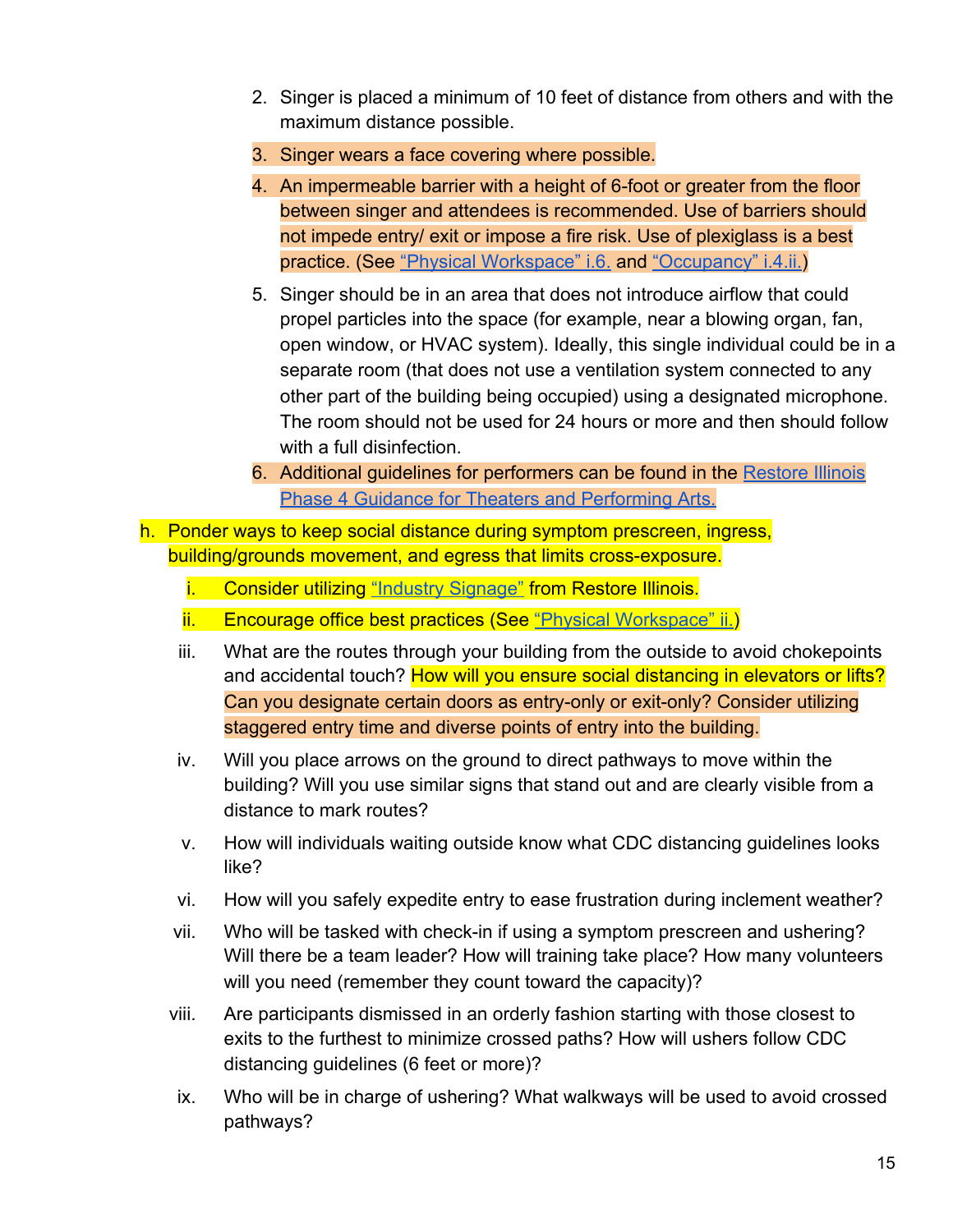- i. In Phase 3, a limit of 10 people during activities.
	- i. How will you determine who is present? Will it be essential leaders first with a clear process of who fills the roles? Will the ten people for a funeral look different from a wedding or quinceañera?
- j. In Phase 4, a limit of the lesser of 50 people or 50% of overall room capacity. Consider RSVPs to maintain capacity. Multiple groups may meet in the same facility if they are socially distanced and isolated at all times (including ingress, egress, bathrooms, hallways, etc.) from other groups.
	- i. How will you ensure capacity limits?
		- 1. Using social distancing guidelines, ensure that the capacity limit for your seating area is not less than the recommended 50 people. Consider [this](https://fwdioc.org/social-distancing-at-mass.pdf) resource to help you determine your seated capacity in your worship space.
		- 2. Will you have extra seats that are not in RSVP capacity limits for new visitors (without advertising it)?
		- 3. Will you offer additional events with disinfections between them?
		- 4. Will you offer a "distributed" model where multiple gatherings are held in different locations all streaming a central event or engaging separately? If so, what are the logistics of that and how does that look given these operational questions?
		- 5. Who will create the predetermined seating arrangement for each event, and how will it be distributed prior to the event to ensure quick entry?
		- 6. What diversity of RSVP options will you have to ensure all can participate (on the phone, online, by mail)?

#### <span id="page-15-0"></span>**2. Cleaning practices.**

- a. In Phase 1, evaluate the cleaning schedule. Use CDC guidelines. Consider full payment to cleaning contractors/staff.
	- i. Review CDC guidance found [here](https://www.cdc.gov/coronavirus/2019-ncov/community/disinfecting-building-facility.html)**,** and EPA-approved disinfectants [here.](https://www.epa.gov/pesticide-registration/list-n-disinfectants-use-against-sars-cov-2)
	- ii. See Restore Illinois ["Disinfecting/cleaning procedures" i](https://dceocovid19resources.com/assets/Restore-Illinois/businessguidelines3/offices.pdf).
- b. In Phase 2 and following, increase the cleaning schedule to **fully disinfect areas after** use (including high touch points at least every two hours during use) while following CDC guidelines. Provide cleaning supplies to staff to disinfect work spaces after use. Ensure that drinking water faucets have run continuously for 5 minutes at least three times per week to prevent waterborne illnesses.
	- i. How will you increase cleanings and disinfections to align with each activity in the building? Who will provide these cleanings?
		- 1. Who will sanitize common areas (e.g., restrooms, cafeterias) and surfaces in high-traffic areas (e.g., entry/exit doorknobs, stair railings, copiers,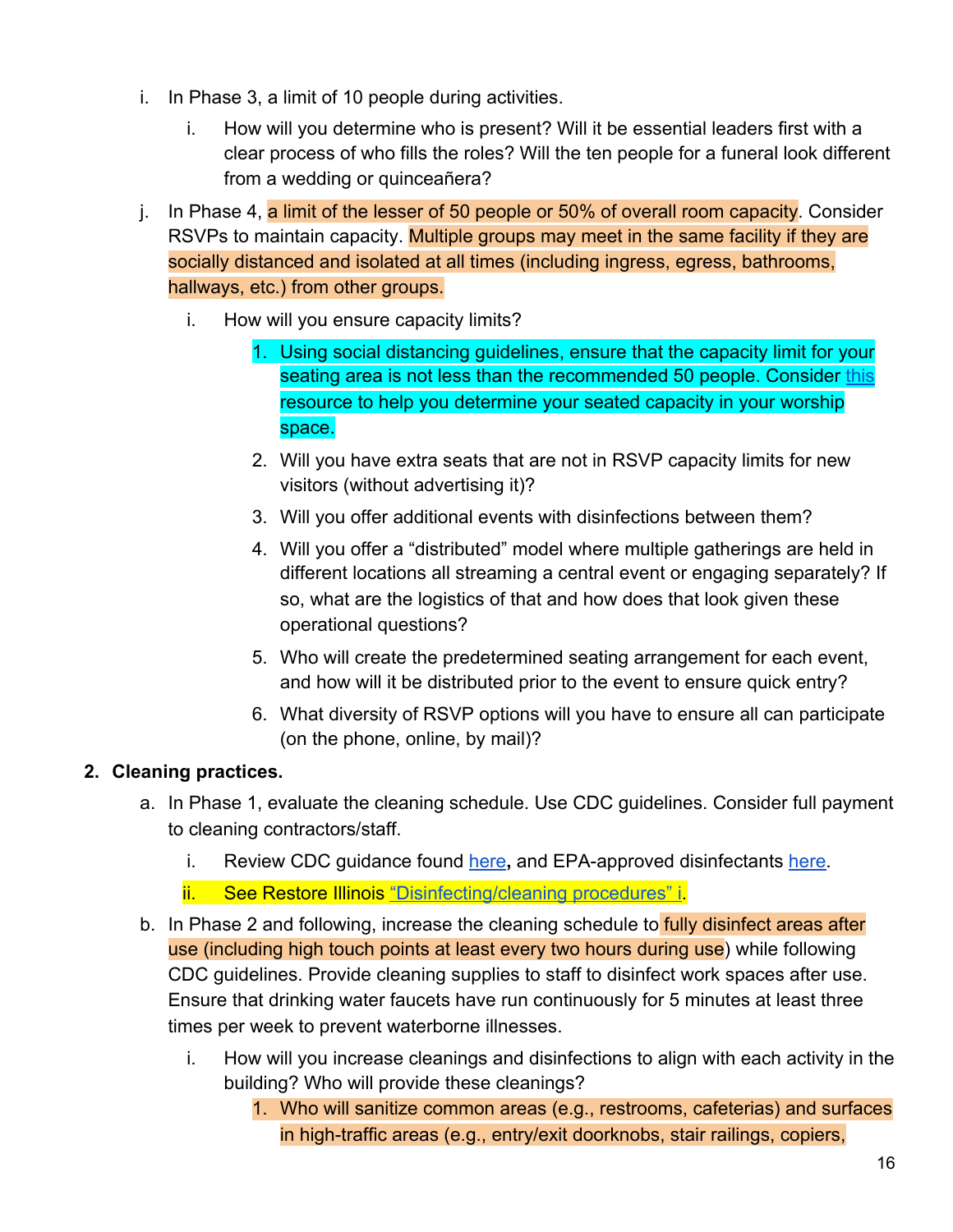microwaves) at least every 2 hours? (See ["Disinfecting/Cleaning](https://dceocovid19resources.com/assets/Restore-Illinois/checklists4/AllChecklists.pdf) [Procedures"](https://dceocovid19resources.com/assets/Restore-Illinois/checklists4/AllChecklists.pdf))

- ii. Do you have the appropriate resources and equipment (i.e. disinfectants and disposable gloves)?
- iii. Before resuming building activities after a period of non-use what needs to be assessed or completed?
	- 1. Ensure that drinking water faucets have run continuously for five minutes at least three times per week to prevent waterborne illnesses.
	- 2. Are certain rooms able to be closed to limit the scope of the more frequent cleanings in later phases?
	- 3. Are lighting, HVAC, and other systems working properly?
	- 4. Are pests under control?
	- 5. Is the hot water heater turned back to proper levels?
	- 6. Flush all water lines, including equipment water lines, ice machines, and connections according to [IDPH Guidance for Maintaining Water Systems](http://www.dph.illinois.gov/sites/default/files/IDPH%20Plumbing%20Program%20General%20Building%20Guidance%20for%20Reopening%205.13.20%20%28002%29.pdf) [During Reduced Use and Returning Water Systems to Regular Use after](http://www.dph.illinois.gov/sites/default/files/IDPH%20Plumbing%20Program%20General%20Building%20Guidance%20for%20Reopening%205.13.20%20%28002%29.pdf) [Extended Periods of Reduced Use](http://www.dph.illinois.gov/sites/default/files/IDPH%20Plumbing%20Program%20General%20Building%20Guidance%20for%20Reopening%205.13.20%20%28002%29.pdf)

#### <span id="page-16-0"></span>**3. Employment practices.**

- a. Staff encouraged to work from home as much as possible with changes in operational levels offered.
	- i. What technology and resources are needed to complete work from home?
	- ii. What ways are you communicating concern and care for employees?
	- iii. Who are other leaders that might be available to assist with tasks unable to be performed?
	- iv. Consider [this](https://www.eeoc.gov/wysk/what-you-should-know-about-covid-19-and-ada-rehabilitation-act-and-other-eeo-laws) information from the U.S. Equal Employment Opportunity Commission as you determine employment related concerns including reasonable accomodations, hiring, layoffs, and return to work.
- b. Pastor/staff present in the building individually on staggered days/times for a limited time to complete essential tasks. Remind staff to stay home if sick and that no punitive measures will be taken for COVID-19 illness.
	- i. How will you coordinate the schedule of the building to provide for minimal contact?
	- ii. What ways do your employment policies and relationships with staff and contractors reflect your congregation's purpose to "work for justice and peace" (\*C4.03.f.)?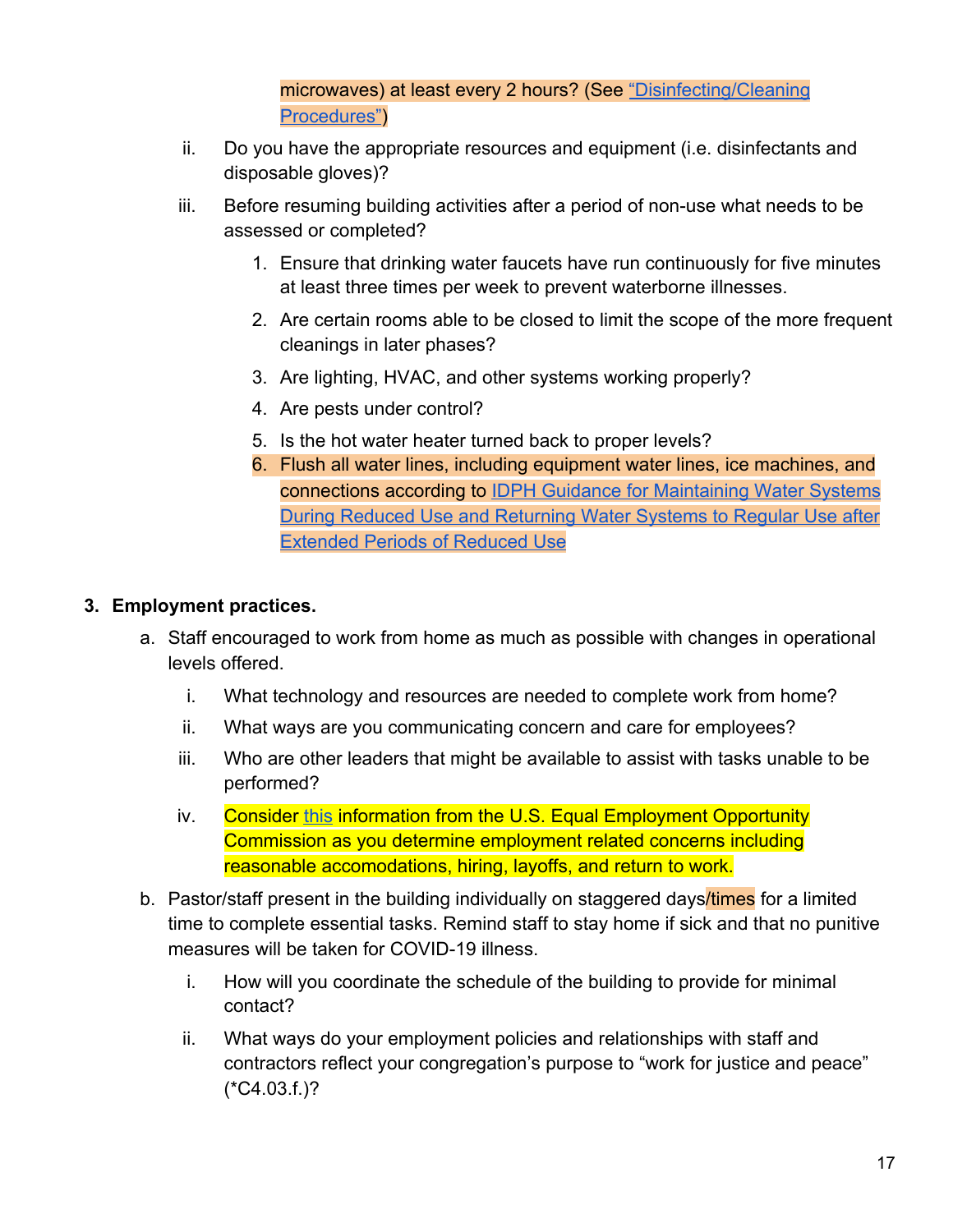iii. "All required disinfecting, cleaning, or sanitizing activities to be conducted by employees should be within their normal workday or during otherwise compensated time." (see ["Disinfecting/Cleaning Procedures" i.4.](https://dceocovid19resources.com/assets/Restore-Illinois/businessguidelines4/offices.pdf))

#### <span id="page-17-0"></span>**4. Liturgical & Sacramental modifications.**

- a. In Phase 1, worship livestreamed or recorded from leader's homes.
- b. In Phase 2, worship may be livestreamed or recorded from church by a minimal number of leaders if desired (not to exceed ten).
- c. In Phases 3 & 4, worship may be offered in-person limited in size depending on demographics with continued livestreaming or recording. (Phase 3 with maximum capacity of 10, and Phase 4 with maximum capacity of 50.)
	- i. Could in-person services be moved to an outside space, a gym, or other large space for better ventilation?
	- ii. Is it possible to engage in "drive-up" worship where worshippers remain in their cars for the whole event? **Encourage:** 
		- 1. Worshipers who live together to travel together, without adding others into the car.
		- 2. Have worshipers remain in their vehicles at all times.
		- 3. Cars should be parked more than six feet apart or give explicit instructions to keep windows and doors closed.
	- iii. Will you offer a smaller service dedicated to vulnerable peoples?
- d. If using a bulletin, consider pre-placing in assigned seats or projections.
	- i. Who will pre-place bulletins in assigned seats with sanitized hands and wearing a mask?
	- ii. Do you have means to project the worship aide to reduce the possibility of contamination?
	- iii. How will the bulletins be collected? Will individuals place them in an open trash/recycling can on their way out?
- e. Consider: Touch-free peace. No-contact offering. No bringing forward gifts/offering. No receiving line before/after worship. No children's playspace/nursery. Remove hymnals, envelopes, cards, writing utensils, etc. No sharing microphones, music stands, etc.
	- i. Consider touch-free peace.
		- 1. How will you encourage parishioners to share the peace without touching–a bow, text, peace sign, wave, sign language, or will you skip it altogether?
	- ii. Consider no-contact offering. No bringing forward gifts/offering.
		- 1. Will there be a plate or vessel available for people to place their offering? If so, how will you ensure it's not tampered with or stolen?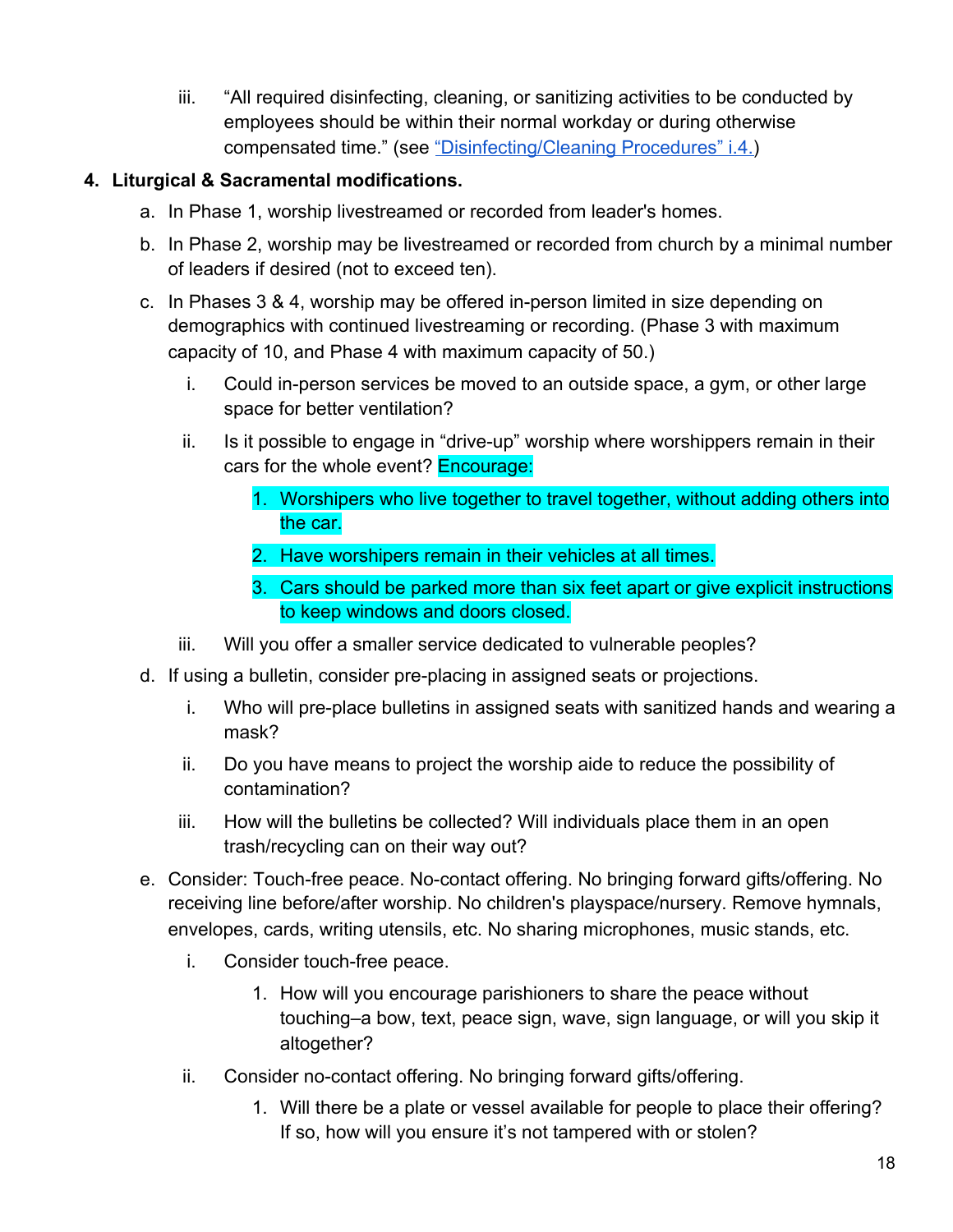- 2. Will there only be electronic offerings to protect counters?
- 3. Is your local bank branch open to receive your deposit?
- 4. How will you adhere to financial best practices with two non-related counters while keeping physical distance?
- iii. Consider no receiving line before/after worship.
- iv. Consider no children's playspace/nursery.
- v. Consider removing hymnals, envelopes, cards, writing utensils, etc.
- vi. Consider no sharing microphones, music stands, etc.
	- 1. How will you disinfect these items between use?
- vii. Other considerations.
	- 1. Will you share albs, robes, or other liturgical clothing/vestments?
		- a. If so, is the time between each use long enough to ensure the virus is dead? Consider a 72-hour timeframe as suggested by Restore Illinois for retail organizations (see ["Disinfecting and Cleaning](https://dceocovid19resources.com/assets/Restore-Illinois/businessguidelines3/retail.pdf) [Procedures" i.4.\)](https://dceocovid19resources.com/assets/Restore-Illinois/businessguidelines3/retail.pdf)
- f. Limit movement during the liturgy to reduce occupying another's air space and potential contact.
	- i. How are worship leaders spaced to maintain CDC guidelines (6 feet of space) during service?
	- ii. Can the assisting minister functionally maintain CDC guidelines during service?
	- iii. Will processional volunteers (crucifer, acolyte, torchbearers, etc.) be able to assist and keep distance?
	- iv. Will you need more greeters, ushers, or other roles to facilitate liturgical changes?
- g. If baptisms are offered, the pastor remains six feet from the baptized individual and the font uses fresh water for each individual and is drained and sanitized after each baptism.
- h. If communion is offered, six foot distance is maintained at all times. Consider: touch-free presiding at the table, no common cup, those preparing communion washing hands prior, communion distribution to include visible hand cleaning, and communion in one kind may be encouraged.
	- i. Will you provide bread only, prepackaged communion elements, or individual cups that have been spaced out in the tray?
	- ii. How will communion servers display that they've diligently sanitized or washed their hands to calm fears?
	- iii. How will you maintain physical distancing during communion distribution?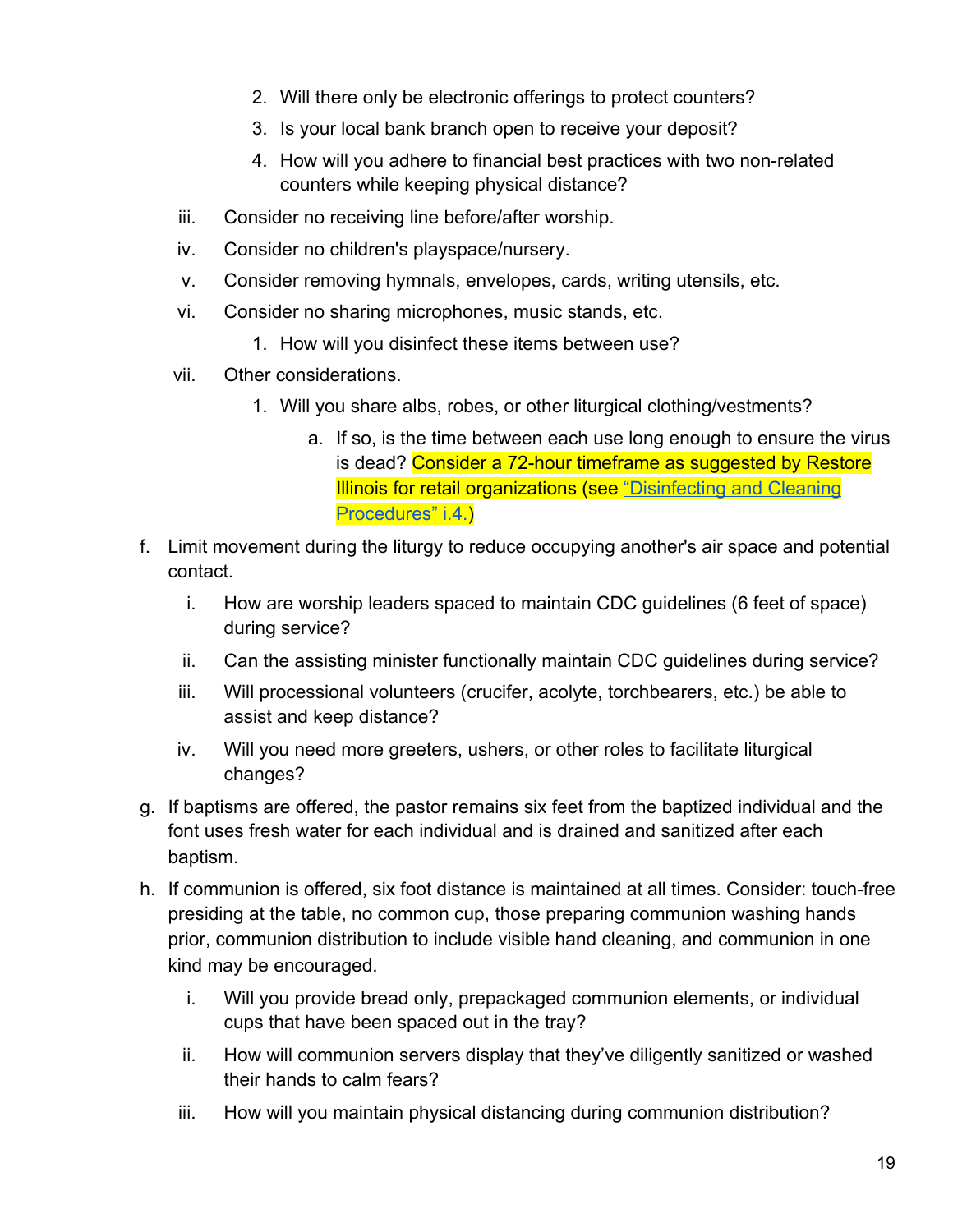- iv. To maintain physical distancing, will you place a prepackaged communion set (with a wafer and juice) on each seat and then guide individuals through taking communion during the service? Then, have each congregant dispose of the packaging on their exit?
- i. Consider: No communal singing. No wind instruments. Limited unsion speaking.
	- i. Singing, humming, wind instruments, and speaking in unison are some of the communal activities with the most risk. More details at [Resources for Choral](https://acda.org/resources-for-choral-professionals-during-a-pandemic/) [Professionals During the Pandemic.](https://acda.org/resources-for-choral-professionals-during-a-pandemic/)
	- ii. While still having inherent risk, a single individual without hyperextending lung capacity may be able to sing into a designated microphone (not shared with other unless disinfected), placed a minimum of 10 feet of distance from others and in an area that does not introduce airflow that could propel particles into the space (for example, near a blowing organ, fan, open window, or HVAC system). Ideally, this single individual could be in a separate room (that does not use a ventilation system connected to any other part of the building being occupied) using a designated microphone. The room should not be used for 24 hours or more and then should follow with a full disinfection. Again, this option is not without risk.
	- iii. How will you provide for musical engagement without communal singing?
		- 1. Will you utilize instruments other than wind instruments more frequently (drums, piano, organ, violin, cello, percussion, etc.)?
		- 2. Will worshipers be invited to participate by clapping, moving to rhythm, using (disinfected) percussion, etc.?
		- 3. Will individuals record from home and then layer voices or instruments electronically to be played on livestream or in worship?
- j. Other Considerations.
	- i. Will you provide livestreaming or recorded worship options as long as possible?
		- 1. If so, what adjustments need to be made for in-person worship?
		- 2. Do you have the resources and people necessary to continue streaming?
		- 3. Are you able to handle the additional workload required to livestream and provide in-person worship?
	- ii. Life transition rites (weddings, funerals, etc.).
		- 1. In Phase 1 & 2, is there an emergency need that would necessitate quick action or can it be postponed?
		- 2. How will you maintain physical distancing?
		- 3. How can you still honor these important life transitions without meeting in-person?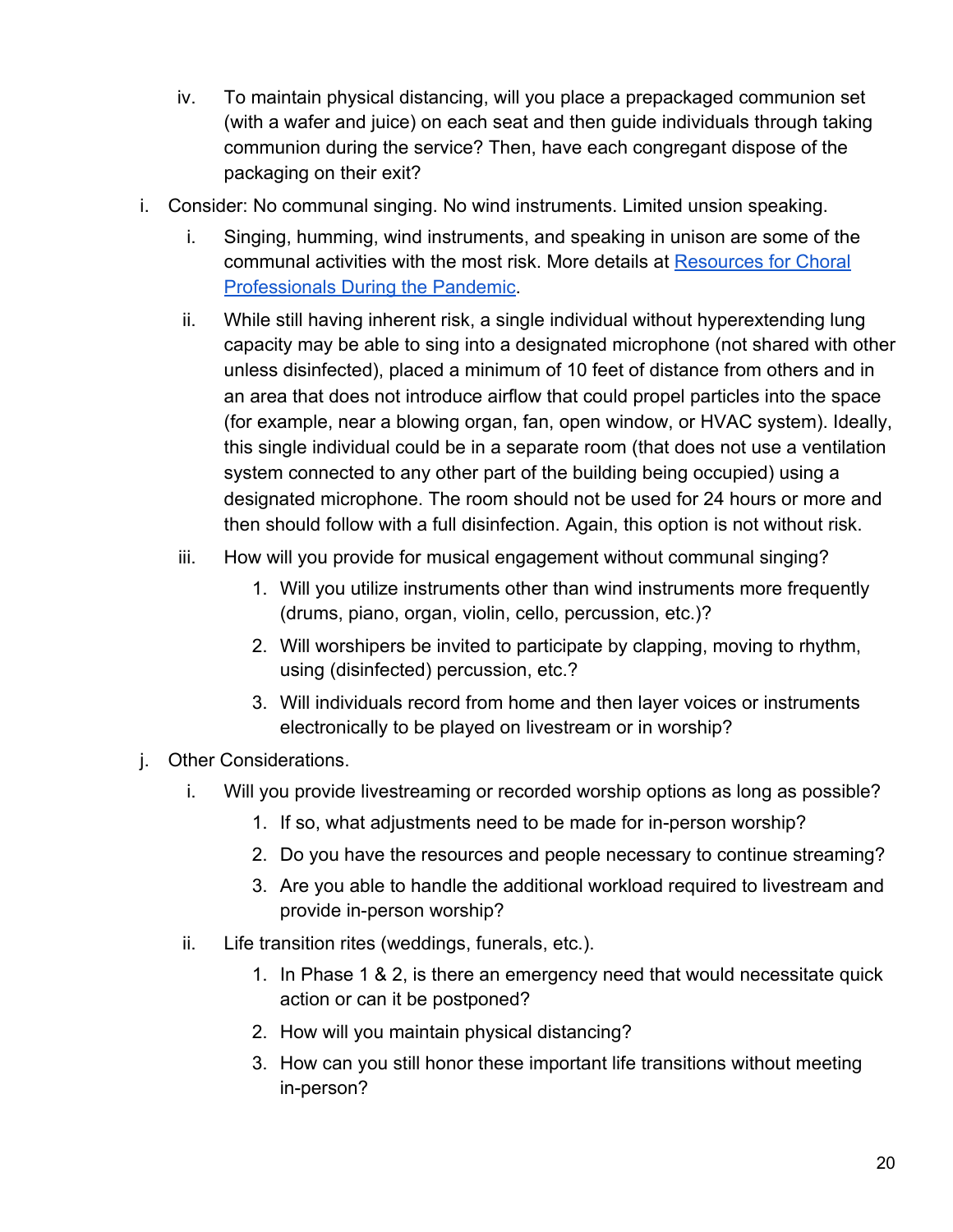#### <span id="page-20-0"></span>**5. Response to a COVID+ diagnosis.**

- a. Provide pastoral care electronically.
	- i. What technology and resources are needed for both the staff and parishioners to facilitate this?
- b. If an individual reports being COVID+ after an in-person event or is under medically-required self-isolation, consider: 1) protect confidentiality of individual, 2) send a note to all present at previous event notifying them of the situation and offering pastoral care, 3) those with close contact with a COVID+ person should quarantine for 14 days with changes in congregational operations as needed, and 4) schedule a deep cleaning of the building after 24 hours or as long as possible following the event.
	- i. "Close contact" is defined as "contacts include household contacts, intimate contacts, or contacts within 6-ft. for 15 minutes or longer unless wearing N95 mask during period of contact" per (see [page 3 footnote\)](https://dceocovid19resources.com/assets/Restore-Illinois/businessguidelines4/meetings.pdf)
	- ii. Determine who is responsible for relating to the local health department for contact tracing information and what information, if any, will be shared.
		- 1. If multiple people report having any COVID-19 related symptoms or test positive for COVID-19, employers should notify their local health department within one day of being informed of the prevalence of COVID-19 symptoms or positive test results (see ["Health Monitoring" i.4.](https://dceocovid19resources.com/assets/Restore-Illinois/businessguidelines4/meetings.pdf))
	- iii. If there is media coverage as a result of an outbreak, who is responsible for talking to the media? What policies are in place to ensure clear, accurate communication from select individuals?
	- iv. See CDC guidance for cleaning post-COVID exposure [here](https://www.cdc.gov/coronavirus/2019-ncov/community/disinfecting-building-facility.html).
	- v. See ["Health Monitoring" i. 6.](https://dceocovid19resources.com/assets/Restore-Illinois/businessguidelines3/offices.pdf) for details on post-exposure quarantine.
	- vi. Follow Restore Illinois guidance for individuals returning to work or events post-COVID+: "If employee does contract COVID-19, they should remain isolated at home for a minimum of 10 days after symptom onset and can be released after feverless and feeling well (without fever-reducing medication) for at least 72 hours OR has 2 negative COVID-19 tests in a row, with testing done at least 24 hours apart." (See ["Health Monitoring" i. 3.\)](https://dceocovid19resources.com/assets/Restore-Illinois/businessguidelines3/offices.pdf)

#### <span id="page-20-1"></span>**6. Communal food and drink.**

- a. Refrain from on-site activities except for emergency feedings. Emergency feedings hosted in prepackaged containers and distributed outside or at the door threshold with the smallest staffing possible. "Protective measures" of Phase 2 may be best implemented for feedings.
	- i. Water fountains, except for touchless water bottle refill stations, should be made unavailable. (See ["Physical Workspace" i.3.\)](https://dceocovid19resources.com/assets/Restore-Illinois/businessguidelines3/offices.pdf)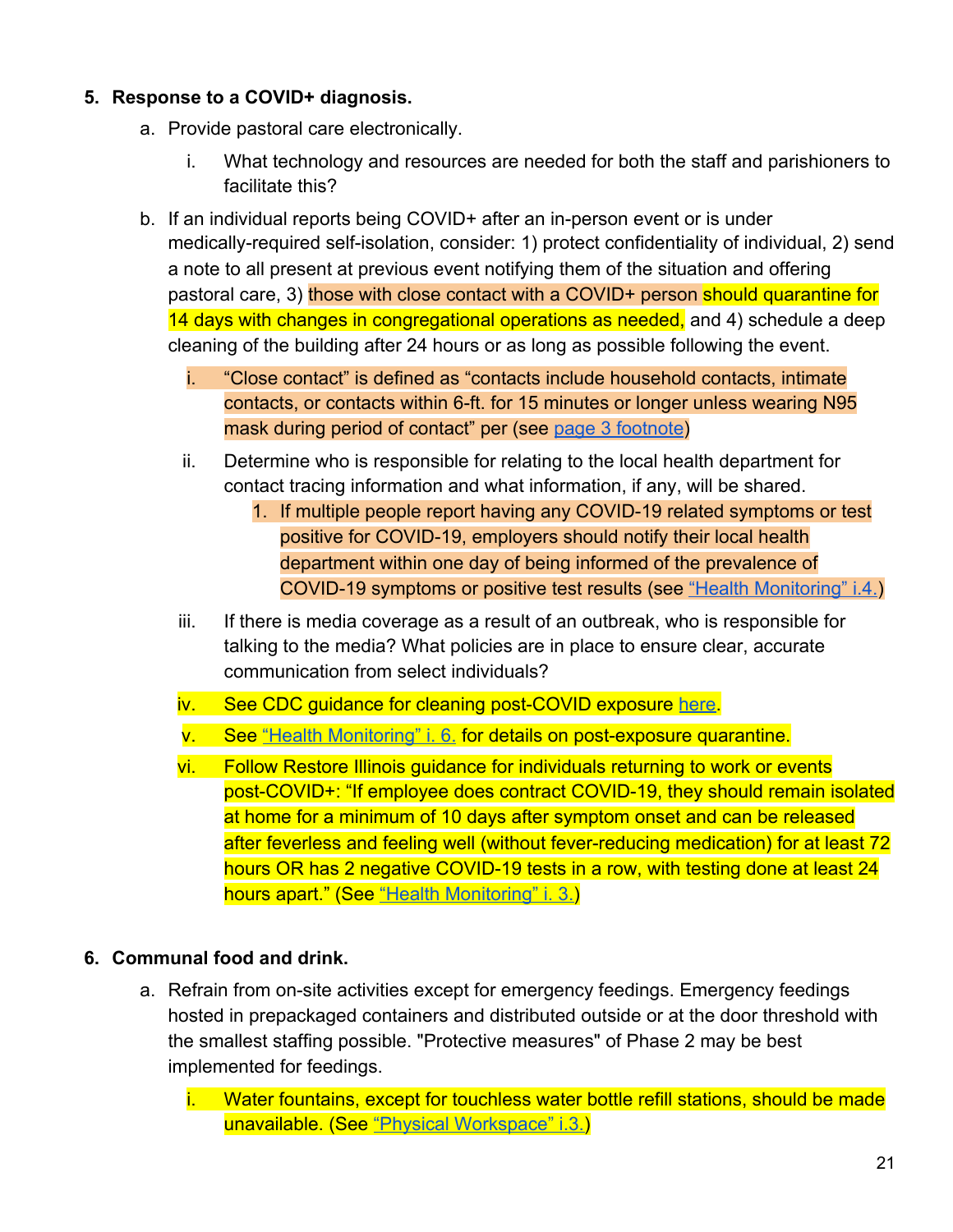- b. In Phase 4, avoid food consumption except communion and emergency feedings following Phase 4 "protective measures." Consider liquid-only fellowship time with pre-filled disposable cups placed out with sufficient distance between to avoid cross-contamination.
	- Individuals should wear face coverings over their nose and month at all times, except for while drinking at a table per ["Safety Guidelines for Food and Bar](https://dceocovid19resources.com/assets/Restore-Illinois/businessguidelines4/restaurantbars.pdf) [Establishment Patrons i.3."](https://dceocovid19resources.com/assets/Restore-Illinois/businessguidelines4/restaurantbars.pdf))
	- ii. Refilling of drinks is best done with a new beverage container. (see "["Social](https://dceocovid19resources.com/assets/Restore-Illinois/businessguidelines4/restaurantbars.pdf) [Distancing/Physical Workspace" i.14.](https://dceocovid19resources.com/assets/Restore-Illinois/businessguidelines4/restaurantbars.pdf))
	- iii. Gloves should be worn by those preparing drinks per pre-COVID food handling protocols (se[e "Food Contact and Non-Food Contact Surface" i.7.](https://dceocovid19resources.com/assets/Restore-Illinois/businessguidelines4/restaurantbars.pdf))
	- iv. Ensure proper handwashing procedures are followed, noted in ["handwashing](https://dceocovid19resources.com/assets/Restore-Illinois/businessguidelines4/restaurantbars.pdf) [stations."](https://dceocovid19resources.com/assets/Restore-Illinois/businessguidelines4/restaurantbars.pdf)
	- v. Use single packet condiments (no shared condiments permitted) per ["Social](https://dceocovid19resources.com/assets/Restore-Illinois/businessguidelines4/restaurantbars.pdf) [Distancing/Physical Workspace" i.11](https://dceocovid19resources.com/assets/Restore-Illinois/businessguidelines4/restaurantbars.pdf)
	- vi. If you are considering serving food, it's recommended that a [Food Service](https://www2.illinois.gov/services/IDPH/food-service-sanitation) [Sanitation Manager](https://www2.illinois.gov/services/IDPH/food-service-sanitation) with clear knowledge of COVID-19 precautions oversee and develop food service protocol after reviewing the ["Restaurant & Bar](https://dceocovid19resources.com/assets/Restore-Illinois/businessguidelines4/restaurantbars.pdf) [Establishment Safety Guidelines."](https://dceocovid19resources.com/assets/Restore-Illinois/businessguidelines4/restaurantbars.pdf) Most congregations will not find serving food easily enacted.

#### <span id="page-21-0"></span>**7. Pastoral care.**

- a. Directly contact "at risk" individuals and encourage them to stay home for their safety and health. Provide telephonic/camera care (or as much as possible in Phase 3 and 4).
- b. Other Considerations.
	- i. What precautions will you take if you need to make a visit at end-of-life or other situations?

#### <span id="page-21-1"></span>**8. Small groups, meetings, faith formation, and child care centers.**

- a. In Phases 1-3, all meetings, classes, and small groups to be held electronically or are postponed.
- b. In Phases 1 & 2, childcare for essential workers may be offered following strict IDPH and CDC protocols.
	- i. Review additional guidance from CDC for [school settings.](https://www.cdc.gov/coronavirus/2019-ncov/community/schools-childcare/index.html)
	- ii. Review additional guidance from IDPH for [school settings](https://www.cdc.gov/coronavirus/2019-ncov/community/schools-childcare/index.html).
- c. In Phase 3, limited childcare can be offered following strict IDPH and CDC protocols.
	- i. Review additional guidance from Restore Illinois ["Day Camps Guidelines."](https://dceocovid19resources.com/assets/Restore-Illinois/businessguidelines3/summerprograms.pdf)
	- ii. Review additional guidance from CDC for [school settings.](https://www.cdc.gov/coronavirus/2019-ncov/community/schools-childcare/index.html)
	- iii. Review additional guidance from IDPH for [school settings](https://www.cdc.gov/coronavirus/2019-ncov/community/schools-childcare/index.html).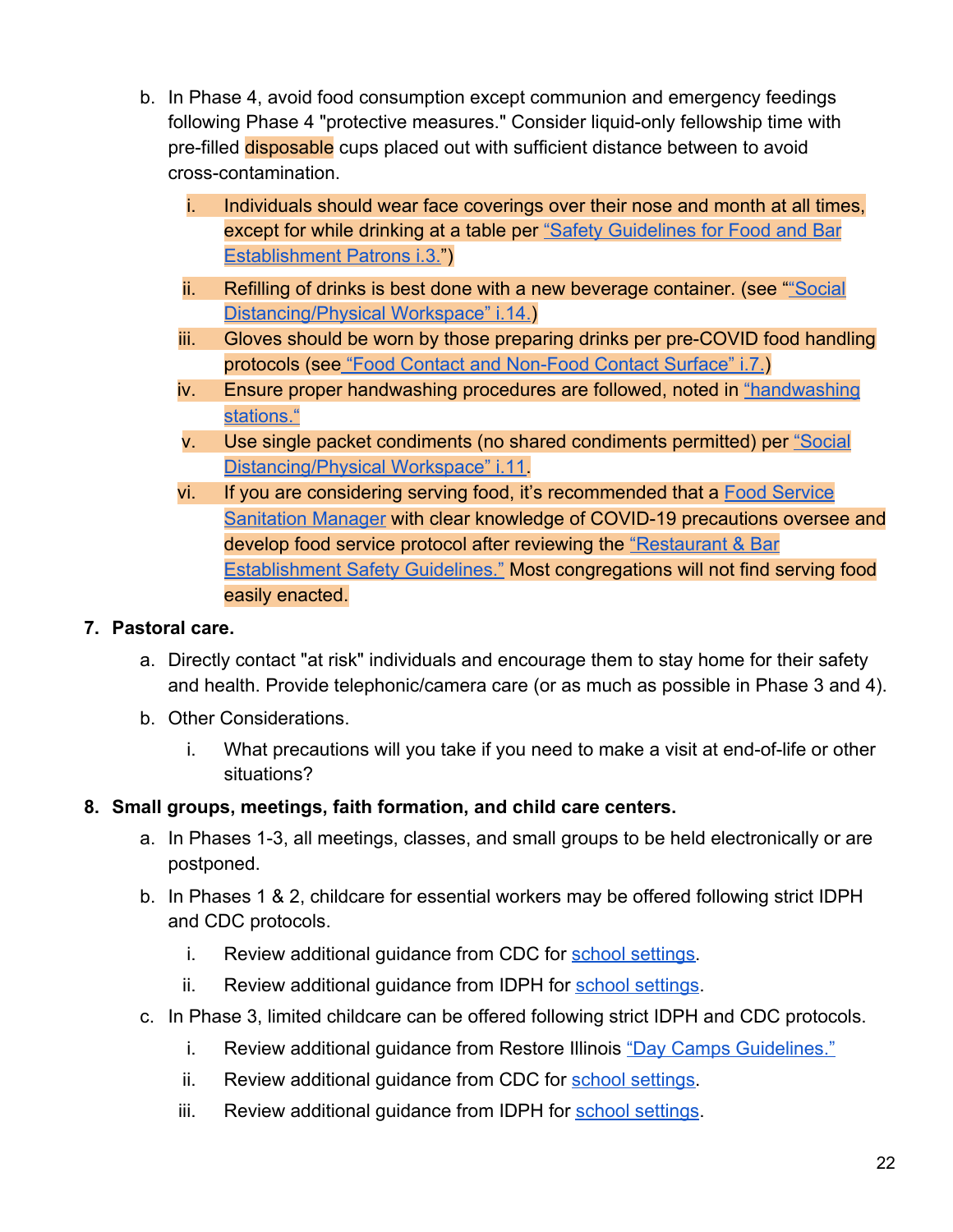- d. In Phase 4, select in-person meetings may resume with a dual electronic option offered. In-person offerings for child care centers and faith formation to follow CDC, DCFS, and IDPH guidelines.
	- i. Review additional guidance from CDC for [school settings.](https://www.cdc.gov/coronavirus/2019-ncov/community/schools-childcare/index.html)
	- ii. Review additional guidance from IDPH for [school settings](https://www.cdc.gov/coronavirus/2019-ncov/community/schools-childcare/index.html).
	- iii. Review additional [guidance from DCFS](https://www2.illinois.gov/dcfs/Documents/Day_Care_Guidance.pdf).
	- iv. For V.B.S., Sunday School, and other children's programs, consider using ["Day](https://dceocovid19resources.com/restore-illinois/restore-illinois-phase-4/day-camps/) [Camps Guidelines](https://dceocovid19resources.com/restore-illinois/restore-illinois-phase-4/day-camps/)," including a) operating at maximum of 50% of room capacity with a static group with a maximum of 10 children and 2 adults, b) keeping each group from interacting with the other and at a distance of 30 feet apart, c) no visitors into the group, and d) following other "Protective Measures" for phase 4 as detailed above. Additional guidance is offered by DCFS as noted above.
	- v. Minimize the number of in-person meetings and events to those absolutely necessary. (See ["Staffing and Attendance" ii.3.](https://dceocovid19resources.com/assets/Restore-Illinois/businessguidelines4/offices.pdf))
	- vi. When small group gatherings resume what are ways you will communicate and remind individuals regarding the new policies?
- e. In Phase 5, in-person meetings may resume with encouragement to evaluate offering a dual electronic option.

#### <span id="page-22-0"></span>**9. Space use and renters.**

- a. During Phase 3, select groups may resume. Consider a designated space for their sole use to livestream along with phase 3 "protective measures" and "response to COVID+ diagnosis." Think about having only one group in the building at a time and at least one hour between groups to decrease group cross-exposure. Revise contracts/agreements as needed.
	- i. What spaces are you able to give for sole occupancy during Phase 3?
	- ii. How do you determine which groups get access to space and which ones do not?
	- iii. What impacts does the sole use of space to a specific group have on your particular insurance policy? Be in contact with your insurance company.
	- iv. What requirements, if any, regarding contact tracing, symptom screening, mask wearing, and the other protective measures will be in place?
	- v. Who will be the point person to manage COVID+ notifications and how will that be shared?
- b. During Phase 4, space offered for most groups. Consider limitations on food/drink along with phase 4 "protective measures" and "response to COVID+ diagnosis." Think about having only one group in the building at a time and at least one hour between groups to decrease group cross-exposure. Revise contracts/agreements as needed.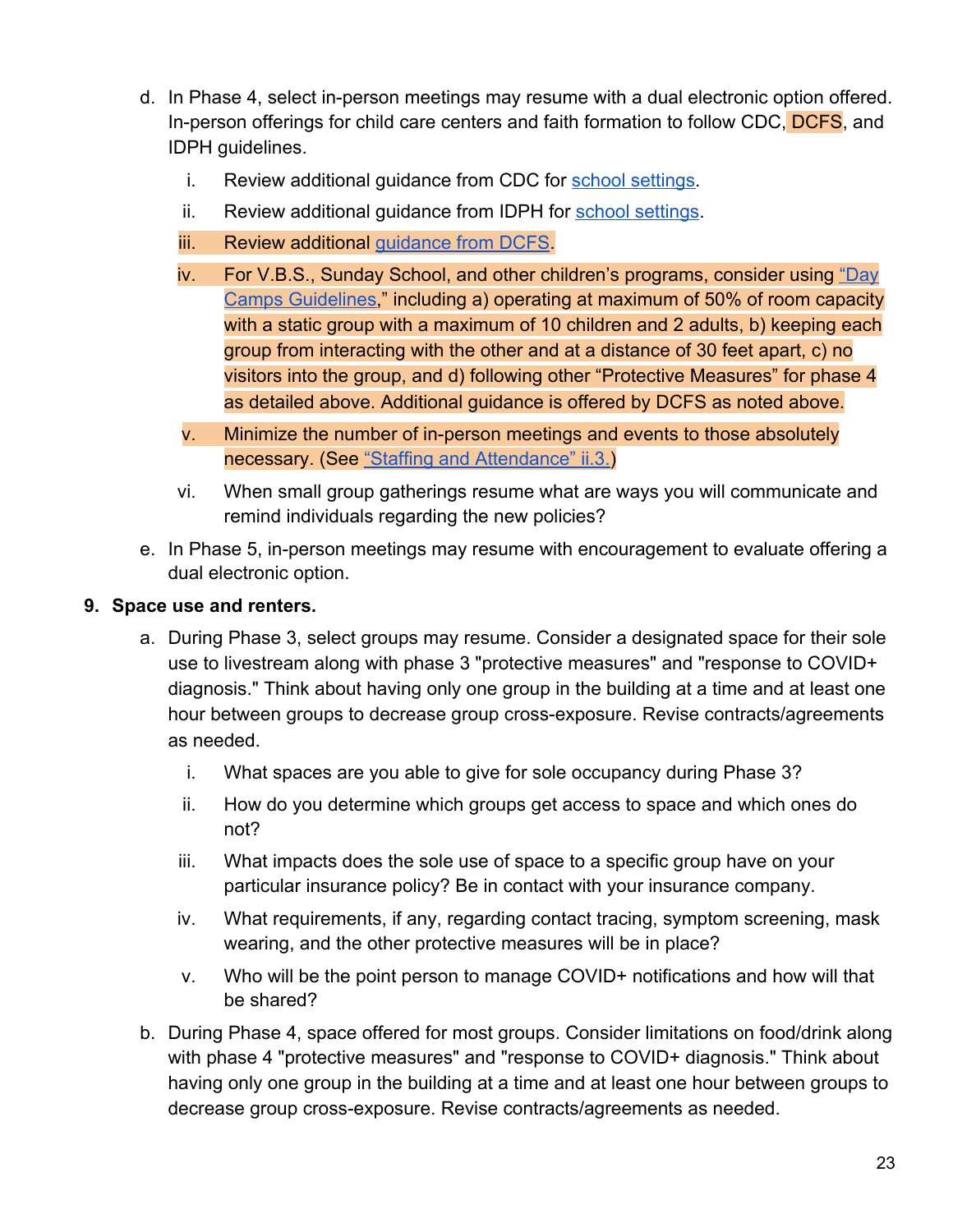- i. Will you provide disinfectant for groups to use?
- ii. Do you have enough disinfectant for groups to use regularly?
- iii. If multiple groups used to use the building, how do you determine which group gets the timeslot they prefer?
- iv. What impacts does this type of space use have on your particular insurance policy? Be in contact with your insurance company and lawyer.
- v. What requirements, if any, regarding contact tracing, symptom screening, mask wearing, and the other protective measures will be in place?
- vi. Who will be the point person to manage COVID+ notifications and how will that be shared?

#### <span id="page-23-0"></span>**10.Communication practices.**

- a. In Phase 1, communicate current phase operations. Encourage current Illinois Department of Public Health guidelines. Explain current protective measures.
- b. In later phases, communicate current phase operations. Encourage current Illinois Department of Public Health guidelines. Explain current cleaning practices and protective measures.
	- i. Inside the building, on your campus, in electronic communications, and at the time of taking an RSVP, communicate frequently and visibly: physical distancing, face covering requirements, cleaning protocols, and any reduced capacity limits, along with other policies. Consider utilizing ["Industry Signage"](http://dceocovid19resources.com/restore-illinois/restore-illinois-phase-4/) from Restore Illinois and [these](https://www.cdc.gov/coronavirus/2019-ncov/communication/print-resources.html?Sort=Date%3A%3Adesc&Audience=Community%20Settings) CDC resources.
	- ii. Designate a leader or teams to check in on members in ways that are appropriate and follow CDC guidelines. Give extra attention to those who live alone, have suffered loss and grief, are less comfortable with technology, or struggle with mental health concerns.
	- iii. How will you communicate your safety plan and best practices to the congregation clearly and frequently? Identify and address potential language and cultural barriers and barriers associated with differing abilities so all can access your communications.
	- iv. How will you provide training to both staff and volunteers on your restoration plan? See "additional guidance for in-person activities" [here](https://www.dph.illinois.gov/covid19/community-guidance/places-worship-guidance).
	- v. What are all the communication avenues that can be utilized (social media, website, phone calls, newsletters, mail, etc.)?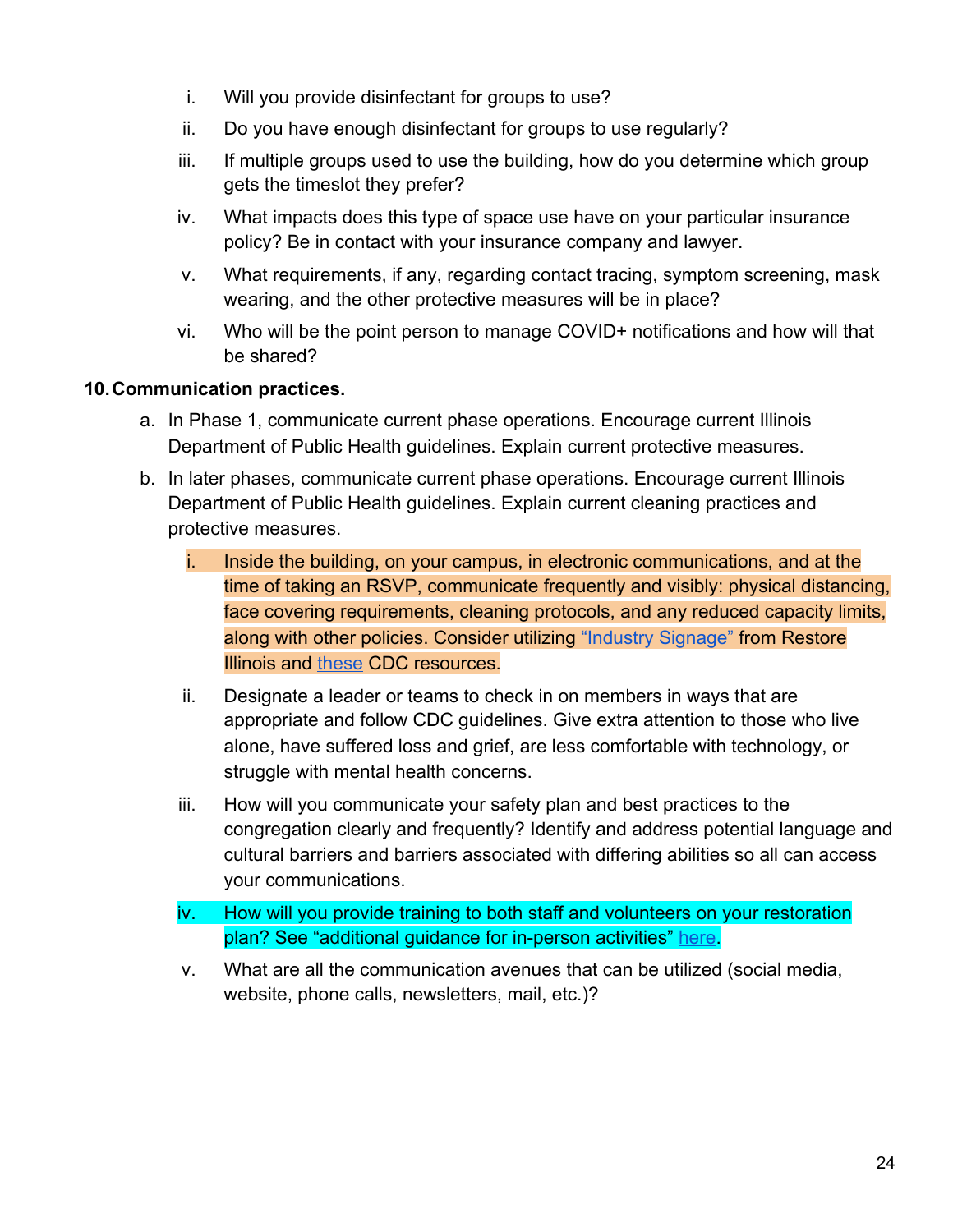# <span id="page-24-0"></span>STEP 3: CONTEXTUAL QUESTIONS TO ENACT GUIDELINES

Restoring MCS specifies guidelines for congregational life in our synod. Some congregations may choose to be more protective with their congregation's health, and their prayerful response is equally faithful and loving in this time of pandemic. In your discernment, we encourage you to err on the side of love for your neighbor as you both embody and model love in the time of pandemic. To love your neighbor necessitates action to protect your community, staff, pastors, deacons, members, and visitors of all ages, physical/mental abilities, cultural/ethnic backgrounds, along with all of those who make up the diversity of the body of Christ. In this time, grace, patience, and flexibility will need to be given and received by all involved.

#### <span id="page-24-1"></span>**1. Root your response in your purpose.**

- a. Utilize your congregation's purpose as noted in your constitution, including:
	- i. "Provide services of worship at which the Word of God is preached and the sacraments are administered." (\*C4.03.a.)
	- ii. "Provide pastoral care and assist all members to participate in this ministry."  $(*C4.03.b.)$
	- iii. "Respond to human need, work for justice and peace, care for the sick and the suffering, and participate responsibly in society." (\*C4.03.f.)
- b. Build your response out of your mission, vision, values, guiding principles, and operational policies.

#### <span id="page-24-2"></span>**2. Review federal, local, and state guidelines.**

- a. [Center for Disease Control \(CDC\)](https://www.cdc.gov/coronavirus/2019-ncov/community/organizations/index.html)
- **b.** [Illinois Department of Public Health](https://www.dph.illinois.gov/covid19/community-guidance/faith-based-guidance)
- c. [Restore Illinois: A Public Health Approach to Safely Reopen Our State](https://www.dph.illinois.gov/restore)
- d. [City of Chicago's "Protecting Chicago" Plan](https://www.chicago.gov/city/en/sites/covid-19/home.html)

#### <span id="page-24-3"></span>**3. Consider the liability.**

- a. Contact your insurance carrier and your congregational attorney to learn about the congregation's liability during this restoration process, including employment and space use/rental issues.
- b. To mitigate risk of liability, we suggest that you seek to conform your policies to the relevant federal, state and local legal requirements.
- c. Assess the risks associated with the decisions your congregation makes.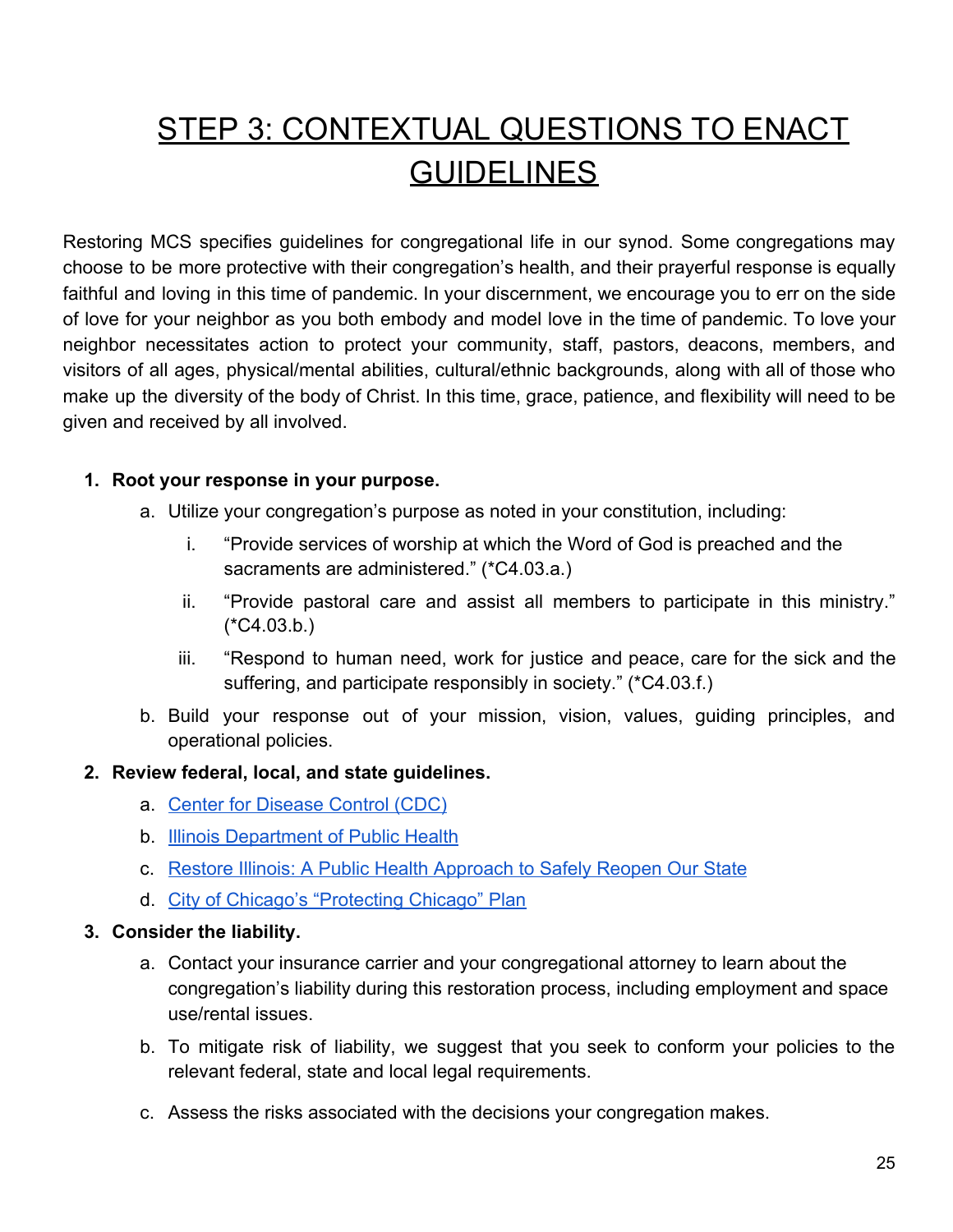#### <span id="page-25-0"></span>**4. Think about your congregation's demographics.**

- a. Is your congregation primarily composed of "vulnerable individuals" (as determined by the CDC along with federal, local, and state government)? If so, we strongly recommend that you consider in-person activities only in Restore Illinois Phase 5 or after a period of time and assessment of the local health context in Restore Illinois Phase 4.
	- i. At the time of publishing, the definition of vulnerable individuals as defined by the White House:
		- 1. "Elderly individuals.
		- 2. Individuals with serious underlying health conditions, including high blood pressure, chronic lung disease, diabetes, obesity, asthma, and those whose immune system is compromised such as by chemotherapy for cancer and other conditions requiring such therapy."
	- ii. The CDC defines "higher risk" populations [here](https://www.cdc.gov/coronavirus/2019-ncov/need-extra-precautions/people-at-higher-risk.html).
- b. What is the average worship attendance (AWA)?
- c. How comfortable are the staff, members, and community members in reopening? If a staff member, pastor, or deacon is over the age of 65 or has underlying health conditions, we strongly recommend that you consider alternative in-person leadership in Restore Illinois Phase 3 and 4, or that in-person activities only resume in Restore Illinois Phase 5 or after a period of time and assessment of the local health context in Restore Illinois Phase 4.
- d. What would make people more likely to return based on their every-day routines and exposures to new practices at places of employment, stores, etc.?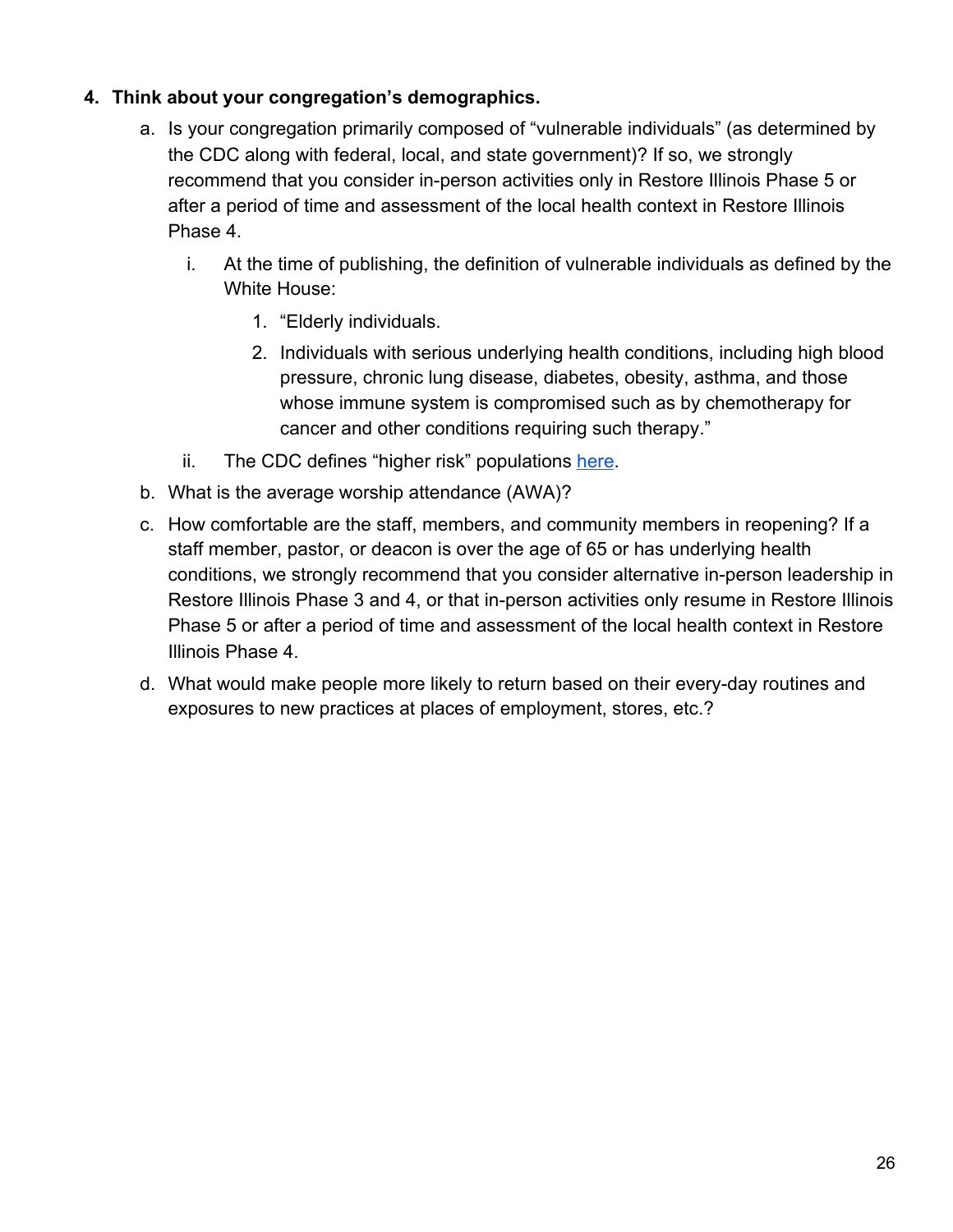### **STEP 4: WRITE YOUR PLAN**

- <span id="page-26-0"></span>1. Discern how each category in these guidelines (i.e. "protective measures" or "liturgical & sacramental modifications") will be enacted in each phase. We recommend that you appoint a small group (no more than three people) to take a first pass at reviewing this information and formulating a plan for each of the ten major categories. This is difficult, frame-bending work and it will take time. It requires specific people who know the full operations of the congregation–in some contexts this might be the pastor, congregation president or vice-president, or a deacon. You can use the congregational worksheet below to guide you.
	- [Congregation Worksheet– Google Sheets version](https://docs.google.com/spreadsheets/d/1mR49oU-gonZtdfRfrKY-7d420YMlvVp1rg7wvof9zXI/edit#gid=1330642375)
	- [Congregation Worksheet– Excel version](https://drive.google.com/file/d/11nMEXOuV6u2mpEfxCTGBDVVETJN8QgC8/view)
- 2. After you create your restoration plan in writing, review the process to ensure that it can be fully implemented. A well-crafted plan is important, but an inability to enact it may open up liability concerns and mislead the congregation into a false sense of protection.
- 3. Review the specifics of your plan at each Congregation Council meeting and when new guidance is given from the government.
- 4. For additional support, please contact the [Associate to the Bishop](http://www.mcselca.org/who/staff/index.php) for your conference.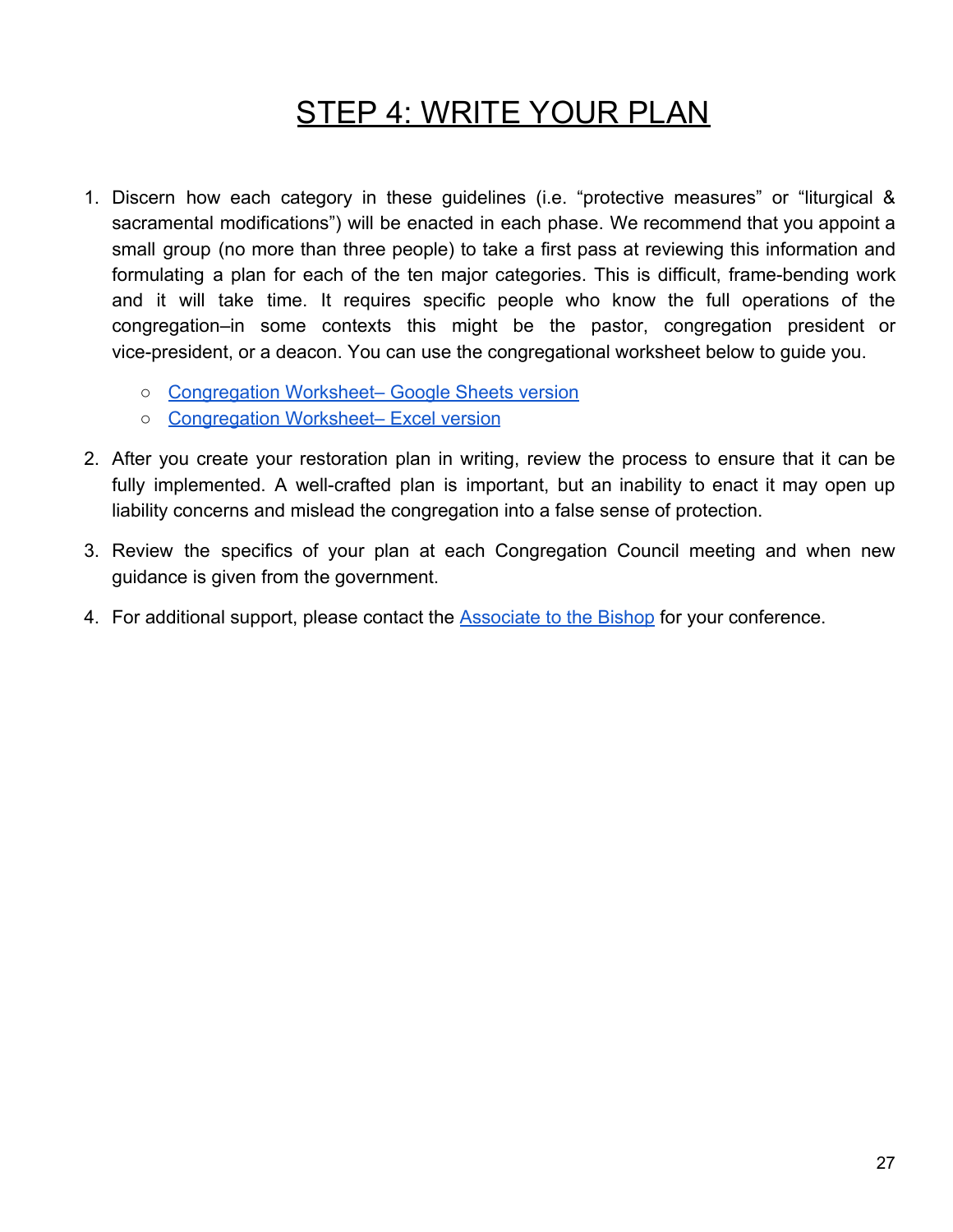# ADDITIONAL RESOURCES AND REFERENCES

- <span id="page-27-0"></span>1. [Considerations for Returning to In-person Worship](https://download.elca.org/ELCA%20Resource%20Repository/Returning_to_In-person_Worship.pdf?_ga=2.227742621.1239640636.1590000367-1491195128.1571427587&_gac=1.245549616.1587147246.EAIaIQobChMI-fnvm4jw6AIVPyqzAB2O5AEBEAAYASAAEgL5J_D_BwE) from ELCA Churchwide organization
- 2. [Minneapolis Synod's Conversation with Dr. Michael Osterholm on the pandemic and reopening](https://us02web.zoom.us/rec/play/6Z0ucrr-_z43TtDG4QSDA_EqW466f6is2yVL-vALmky9U3BQO1DwY7pDYetnC86r_1FTMzLcRO-xQs63?continueMode=true&_x_zm_rtaid=t3RthqdhQEOzvXalJL9DMQ.1588948015952.0627d815a6c55f1376a47a2a9d5ddb84&_x_zm_rhtaid=45) [in-person worship](https://us02web.zoom.us/rec/play/6Z0ucrr-_z43TtDG4QSDA_EqW466f6is2yVL-vALmky9U3BQO1DwY7pDYetnC86r_1FTMzLcRO-xQs63?continueMode=true&_x_zm_rtaid=t3RthqdhQEOzvXalJL9DMQ.1588948015952.0627d815a6c55f1376a47a2a9d5ddb84&_x_zm_rhtaid=45)
- 3. [ELCA Public Health](http://elca.org/PublicHealth)
- 4. [Presbyterian Church USA "Returning to Public Worship"](https://www.pcusa.org/site_media/media/uploads/covid-19/returning_to_public_worship_may_2020.pdf)
- 5. Congregational singing:
	- a. [The National Association of Teachers of Singing.](https://www.nats.org/)
	- b. [Resources for Choral Professionals During the Pandemic](https://acda.org/resources-for-choral-professionals-during-a-pandemic/).
- 6. [Church Mutual Insurance](https://coronavirus.churchmutual.com/resource/safely-returning-to-worship/)
	- a. [Safely returning to worship checklist](https://p.widencdn.net/r87ip0/CM0308-2020-05-RC-Recommendations-for-a-Safe-Return-to-Worship)
- 7. Face Coverings
	- a. [FAQ for Businesses Concerning Use of Face-Coverings During COVID-19](https://www2.illinois.gov/dhr/Documents/IDHR_FAQ_for_Businesses_Concerning_Use_of_Face-Coverings_During_COVID-19_Ver_2020511b%20copy.pdf)
- 8. Cleaning
	- a. [List N: Disinfectants for Use Against SARS-CoV-2 | US EPA](https://www.epa.gov/pesticide-registration/list-n-disinfectants-use-against-sars-cov-2)
	- b. [Cleaning and Disinfecting Your Facility](https://www.cdc.gov/coronavirus/2019-ncov/community/disinfecting-building-facility.html)
- 9. [Centers for Disease Control and Prevention](https://www.cdc.gov/coronavirus/2019-ncov/)
	- a. [Community and Faith-Based Organizations | COVID-19](https://www.cdc.gov/coronavirus/2019-ncov/community/organizations/index.html)
	- b. [Public Health Principles for a Phased Reopening During COVID-19: Guidance for](https://www.centerforhealthsecurity.org/our-%20work/pubs_archive/pubs-pdfs/2020/200417-reopening-guidance-governors.pdf) **[Governor](https://www.centerforhealthsecurity.org/our-%20work/pubs_archive/pubs-pdfs/2020/200417-reopening-guidance-governors.pdf)**
	- c. [Interim Guidance for Administrators and Leaders of Community- and Faith-Based](https://www.cdc.gov/coronavirus/2019-ncov/community/organizations/guidance-community-faith-organizations.html) [Organizations to Plan, Prepare, and Respond to Coronavirus Disease 2019 \(COVID-19\)](https://www.cdc.gov/coronavirus/2019-ncov/community/organizations/guidance-community-faith-organizations.html)
- 10. [Illinois Department of Public Health](https://www.dph.illinois.gov/topics-services/diseases-and-conditions/diseases-a-z-list/coronavirus)
	- a. [Faith-Based Facilities & Houses of Worship | IDPH](https://www.dph.illinois.gov/covid19/community-guidance/faith-based-guidance)
	- b. [Restore Illinois: A Public Health Approach to Safely Reopen Our State](https://www.dph.illinois.gov/restore)
	- c. [Places of Worship Guidance | IDPH](https://www.dph.illinois.gov/covid19/community-guidance/places-worship-guidance)